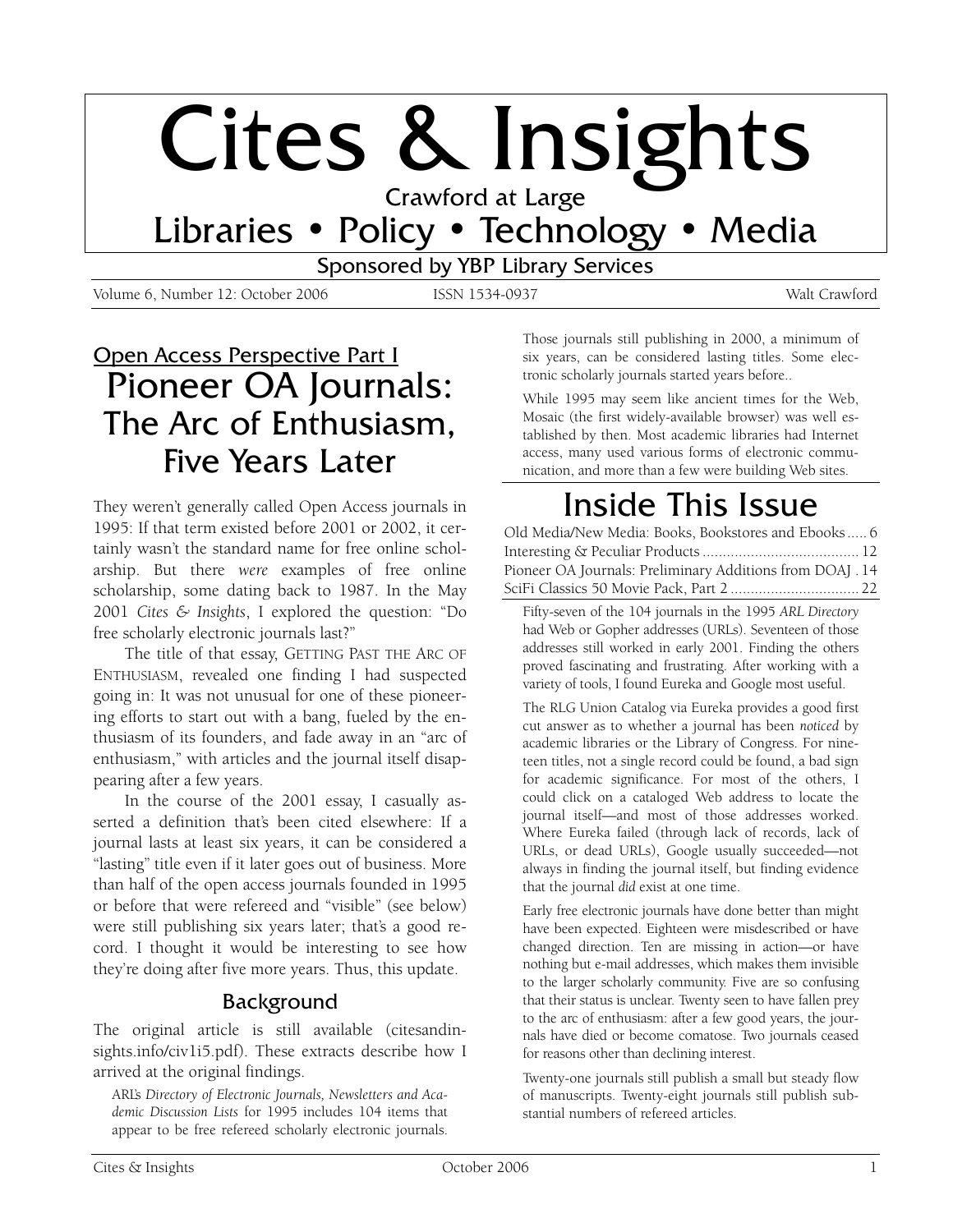Of 86 titles that were available as free refereed scholarly journals in 1995, 49 (57%) still publish six years later. Given the difficulties of coordinating refereed journals and the problems inherent in "free," that's a remarkable record.

Reviewing this material, I find that three of the 86 titles actually began publishing in 1996 or later. Those three have been eliminated.

# Checking the Survivors

This time around, I wasn't working from a published list, which means I didn't have the original URLs. Instead I used three freely available tools, in this order:

- ¾ The *Directory of Open Access Journals* (DOAJ), probably today's primary access point for tightly-defined OA journals (scholarly, refereed papers, free to download and copy).
- ¾ Worldcat.org for journals not present in DOAJ, using a phrase search for the journal title, checking URLs in the Details view or on library catalog pages.
- $\triangleright$  Google, again using a phrase search, for cases where no Worldcat.org links yielded live results. (There were no cases where Worldcat.org didn't yield a result of some sort.)

I skipped 18 "misdescribed" publications because they were either not journals, not scholarly, or were priced (not free online) in 2001. I also skipped two journals known to have ceased for reasons other than the arc of enthusiasm (one because the publisher, DEC, was purchased by Compaq, the other because the online version didn't work out).

I checked ten journals flagged as "Mysteries" in 2001 because "I was unable to find any working Web presence for them as e-journals in early 2000 or early 2001." All ten are still mysteries. I could not locate archival issues in nine cases. In the tenth case (*SPEED*) there appeared to be four issues all prior to 1997—but attempting to reach them froze my PC, so I'm not willing to assert that they're actually there

I no longer believe the distinction between "small successes" and "strong survivors"—based on an arbitrary cutoff of 10 or more refereed papers per year makes sense. In some narrow fields, half a dozen good papers each year represent a significant contribution.

This year's discussion looks at long-term availability for dead and live journals and breaks them into five groups:

¾ **Special Cases**, journals that don't currently qualify as open access.

- ¾ **Oddities**, cases where I wasn't sure what to make of the situation. Originally five journals. Two of the five have become visible and moved to the Arc of Enthusiasm, leaving three oddities.
- ¾ **Arc of Enthusiasm**, cases where I was able to find the publication in 2000, 2001, or 2006, but where the publication lasted less than six years. Some journals originally in this category have restarted and are now in Surviving Pioneers; others lasted six years or more, a respectable life for a journal, and are now in Ceased Pioneers. Unfortunately, several of the fourteen journals now in this category don't have visible archives (or at least I couldn't find back issues).
- ¾ **Ceased Pioneers**, eleven open access journals that lasted at least six years but have no recent content.
- ¾ **Surviving Pioneers**, journals that began no later than 1995 and have content as recently as 2004, with articles freely accessible. This combines the former "small successes" and "strong survivors" categories. I'm sad to say that eight of the 51 journals originally in these categories or that moved into these categories disappeared before 2004—and three more noted immediately below ("special cases") no longer qualify as open access (and in two cases may have been misdescribed originally). That's about a 25% failure rate not ideal, but not terrible. 40 of the original 86—46%—have survived as OA journals for at least a decade.

Journals within each category are listed alphabetically with notes on publication patterns (usually providing number of issues and number of apparently formal articles each year). I also note which of the three web sources first provided useful access: DOAJ if not stated, WorldCat, or Google. (I have no doubt that WorldCat would have provided access in all DOAJ cases and that Google would provide access in nearly all cases.)

Publication patterns beginning in 1993 appear as *year: issues/articles* or, for journals that don't have issues, *year: articles*. For 2006, partial results as of the first week of September appear [in brackets]. "Many" appears when there are dozens of articles or articleequivalents in a year and the articles aren't numbered. A "+" after the number of article-equivalents indicates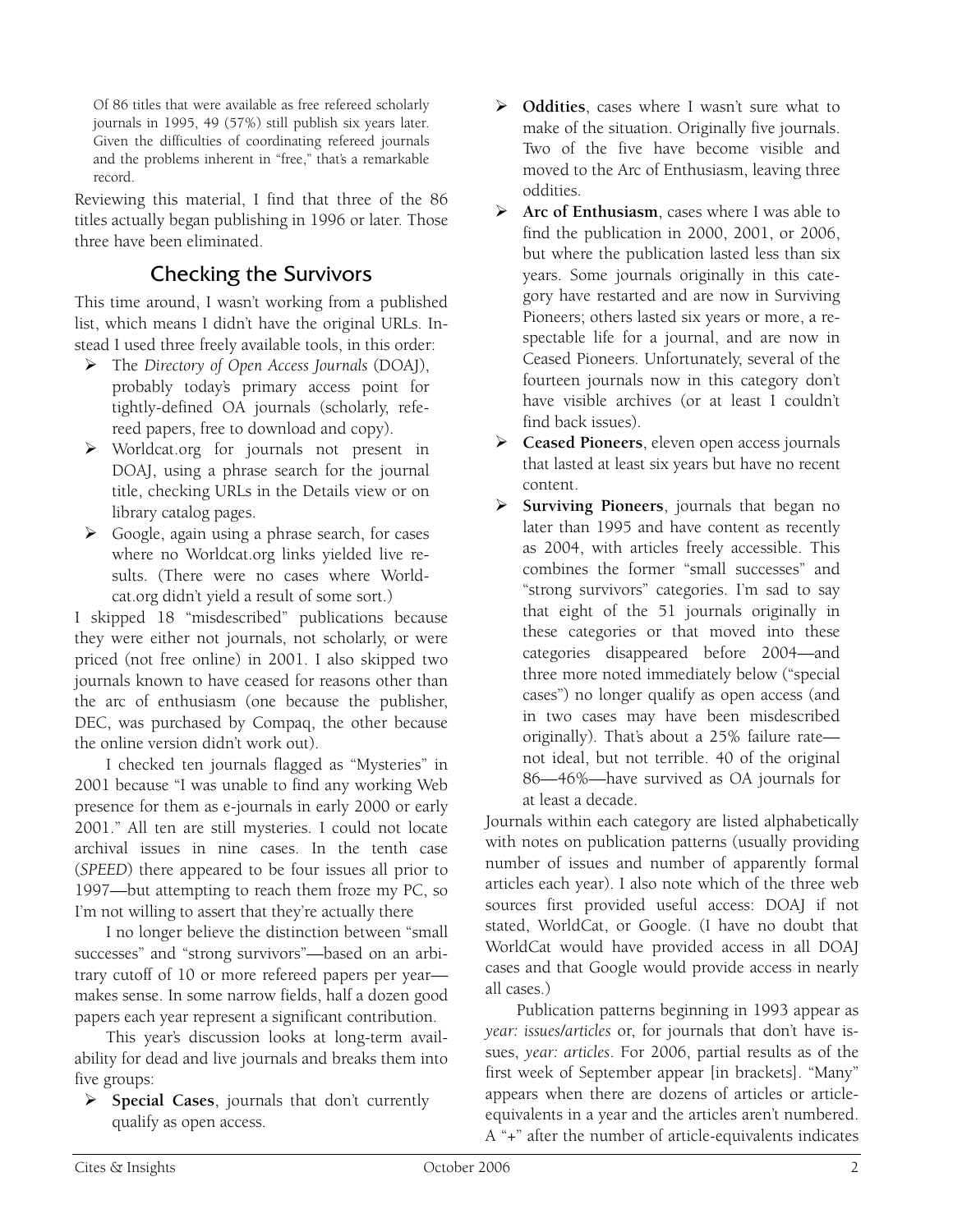that the journal includes significant amounts of other material such as book reviews. Some of these journals began earlier than 1993.

When a live archive is available, I note "Full archive back to" and the earliest date apparently available (in **bold** if earlier than 1993). In most but not all cases (not annotated), early articles have been reformatted in HTML—but there are some ejournals where fairly recent issues are still ASCII-only (and at least one where the archive is a Gopher site).

# Special Cases

- *Classics Ireland*. WorldCat. 1994: 10; 1995: 11; 1996: 13; 1997: 8+; 1998: 6+; 1999: 7+; 2000: 6+. 2001: 9+. 2002: 5+. Journal apparently continues, but in priced print form only. Full archive back to 1994.
- *Electronic Journal of Communication*. WorldCat. 1993: 3/23; 1994: 2/21; 1995: 3/24; 1996: 4/18+; 1997: 4/16; 1998: 3/18+; 1999: 2/25+; 2000: 2/17; 2001: 3/21; 2002: 2/14; 2003: 2/13; 2004: 3/19; 2005: 1/6. While archival issues are available back to 1990, the articles *are not freely available*. Thus, this is not (now) an OA journal.
- *Government Information in Canada*. WorldCat. 1994: 2/13; 1995: 4/15; 1996: 4/15+; 1997: 3/12; 1998: 2/2; 1999: 4/5; 2000: 2/2. Ceased 2000. No open access archive available: Not OA.

## **Oddities**

- *Grist On-line.* WorldCat. "Network Journal of Language Arts." Pattern: 1993: 3 issues; 1994: 2 issues; 1995: 2 issues; 1996: 1 issue. Ceased July 30, 2002—but I was unable to reach any content later than 1996. Listed as an "oddity" because it apparently existed in some nonjournal form between 1997 and 2002—but I find no trace of that existence. Full archive for the eight issues from 1993 through 1996.
- *InterJournal*. DOAJ. Pattern: in early 2000, 225 accepted items on Web site, dates on individual articles. In early 2001: 620 manuscripts, of which 328 are supposed to be final. Divided into three parts: CX: Complex systems (318), PX: Polymer and Complex Fluids (20), BG: Genetics (2). Status in 2006: While the site is live, it mostly hangs. Other than a note about "server migration" in 2005, the status of this publication is vague. Unable to verify existence of archive in 2006.
- *RhetNet*. WorldCat. Tiny amount of odd material on Web site; appears to be wholly inactive since mid-1997. As of 2006, the archives only partly work.

# The Arc of Enthusiasm

Some of these journals may have started *before* 1993, the point at which I started checking issue and article patterns. Some of these could come back to life, to be sure—but most seem to follow a pattern that becomes familiar. "Ceased" indicates that the journal explicitly ceased publication as opposed to fading away.

- *Asia-Pacific Exchange (Electronic) Journal [APEX-J].* World-Cat. 1994: 2/4; 1995: 2/5; 1996: 1/1. No visible archive.
- *Dogwood Blossoms*. Google. 1993: 5/12; 1994: 4/30; 1995: 2/10. Full archive back to 1993 (with glitches).
- *EJournal*. WorldCat. 1993: 3/3; 1994: 4/5+; 1995: 2/3; 1996: 3/1. Full archive back to 1993.
- *Electronic Journal of Strategic Information Systems (SIS-EJOURNAL).* Unable to locate in 2006. Appears to be one each in 1994 and 1995, nothing since. No workable links; no visible archives.
- *Electronic Journal on Virtual Culture (*originally *Arachnet Electronic Journal on Virtual Culture)*. WorldCat. 1993: 7/14; 1994: 4/25; 1995: 3/8; 1996: 1/3. Weakly available, gopher back to 1994, more directly for 1996.
- *Gassho*. WorldCat. 1993: 1/3; 1994: 3/10. "On hiatus" since 1998—but no visible archives.
- *International Journal of Continuing Education Practice*. WorldCat. One issue (1994); formally ceased 1/95. Now a priced journal from MCB University Press. Single OA issue continues to be available.
- *Journal of Mathematical Systems, Estimation, and Control.* WorldCat. 1994-96: Quarterly, >20 each year. 1997: 3/15; 1998: 2/21. Ceased 1998. Full archive back to 1994.
- *Organized Thoughts*. WorldCat. Nine issues published between 1992 and 1994; ceased 1994. Gopher archive to 1992.
- *Psychiatry On-Line*. WorldCat. As of 2000, there were 51 papers. As of 2006, there appear to be 100—but the papers I checked aren't dated, so I can't determine whether this is an ongoing operation. Full archive, but it's not clear that these are refereed papers.
- *Research & Reflection: A Journal of Educational Praxis.* 1995: 2/12+; 1996: 2/8+; 1997: 2/7+; 1998: 1/2; 1999: 1/1+. Unreachable in early 2001; unreachable in 2006.
- *Sharp Review* (or *Katherine Sharp Review*.) WorldCat. 1995: 1/7; 1996: 2/8; 1997: 2/11; 1998: 2/9; 1999: 1/5. Ceased 1999. Full archive back to 1995.
- *Surfaces*. 1993: 1/21+; 1994: 1/27+; 1995: 1/11+; 1996: 1/many; 1997: 1/4. WorldCat links dead; unable to locate archive.
- *Ulam Quarterly*. WorldCat. Three volumes published 1992- 1996. Live archive back to 1992, only in .ps format.

# Ceased Pioneers

Some of these are more drawn-out examples of the arc of enthusiasm. Others may have ceased for any num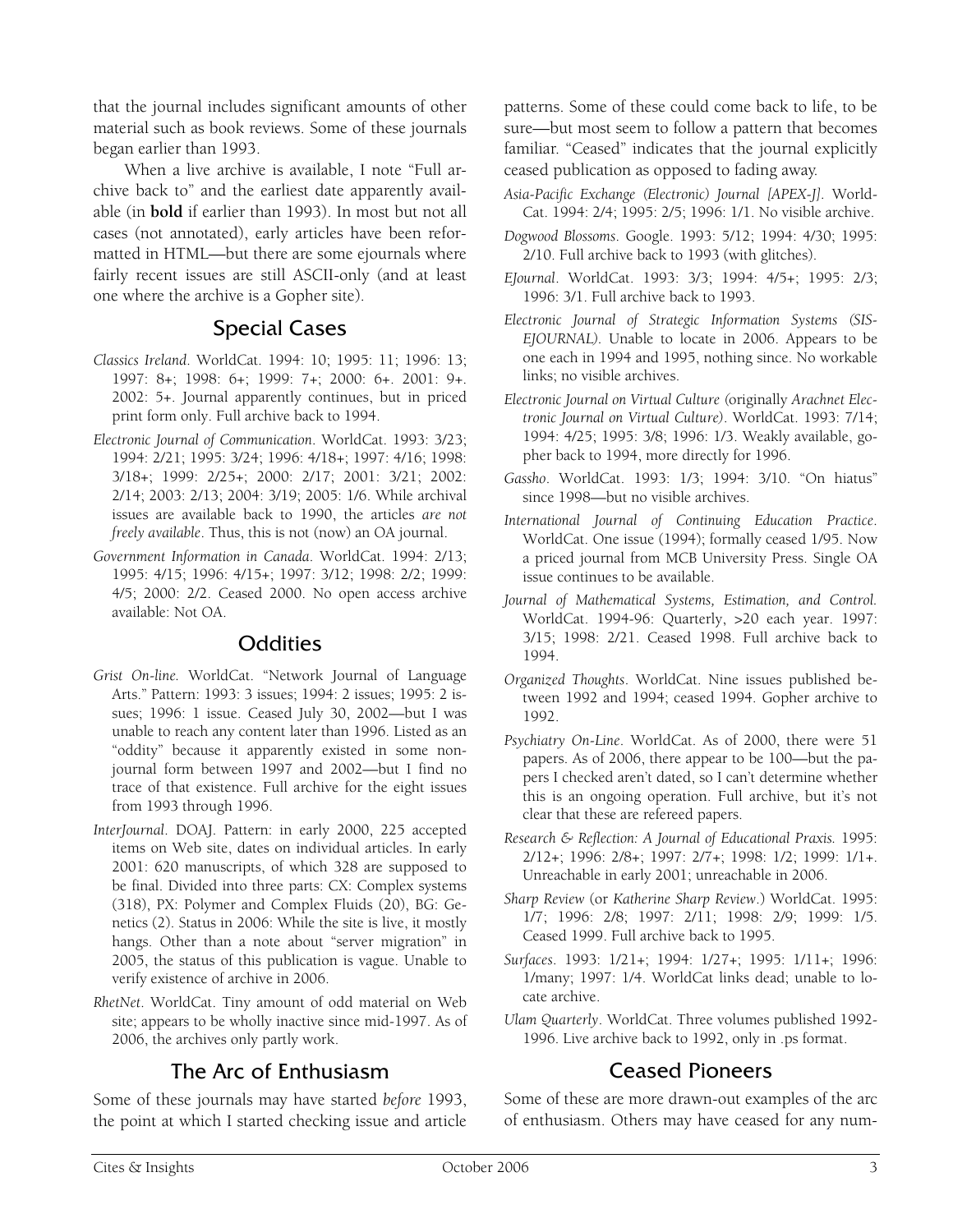ber of reasons. I consider them all qualified successes—except where archives aren't available.

- *Architronic: The Electronic Journal of Architecture*. WorldCat. 1993: 3/17; 1994: 3/7; 1995: 3/9, 1996: 3/12; 1997: 1/4; 1998: 1/2; 1999: 1/4. Full archive back to 1993.
- *Complexity International*. 1994: 10; 1995: 48; 1996: 34; 1997: 8; 1998: 6; 1999: 35; 2000: 8; 2001-2?: 12. Unclear status. Full archive back to 1994.
- *De Proverbio*. 1995: 2/20+; 1996: 2/20+; 1997: 2/18; 1998: 2/18; 1999: 2/15; 2000: 2/16; 2001: 1/5. Archives not reachable, status uncertain.
- *Electronic Journal of Analytic Philosophy (EJAP).* WorldCat. 1993: 1/5; 1994: 1/6; 1995: 1/6; 1996: 1/6; 1997: 1/7; 1998: 1/10; 2002: 1/7. Full archive back to 1993.
- *Essays in History*. WorldCat. 1993: 6; 1994: 4; 1995: 5; 1996: 5+; 1997: 4+; 1998: 5+; 1999: 3+; 2000: 4+. Full archive back to **1990**.
- *Flora Online*. WorldCat. 1987: 12; 1988: 8; 1989: 2; 1990: 4; 1991: 1; 1992: 2; 1993: 1. Ceased 1993. Archive available as zipped versions of diskette-based issues back to **1987**.
- *IOUDAIOS Review.* WorldCat. 1993: 26; 1994: 25; 1995: 16; 1996: 8; 1997: 11; 1998: 2; 1999: 1. Reviews only after 1999; none posted for 2000-2001. Restarted in 2002: 2002: 8; 2003: 3. None since 2003. Full but defective archives back to 1993.
- *Journal of Financial and Strategic Decisions.* WorldCat. 1994: 3/25; 1995: 3/24; 1996: 3/26; 1997: 3/25; 1998: 2/18; 1999: 3/21; 2000: 3/27. Ceased at end of 2000. Full archive back to 1994, although journal dates back further.
- *MC Journal: The Journal of Academic Media Librarianship.* WorldCat. 1993: 2/7+; 1994: 2/5+; 1995: 2/3+; 1996: 2/7+; 1997: 2/3+; 1998: 1/7; 1999: 1/4+; 2000: 3/4+; 2001: 1/2+; 2002: 1/2. Ceased 2002. Full archive back to 1993.
- *Psycoloquy*. 1993: 78; 1994: 129; 1995: 90; 1996: 73; 1997: 43; 1998: 126; 1999: 118; 2000: 129; 2001: 63; 2002: 26. Full archive back to **1991**.
- *Public-Access Computer Systems Review (PACS Review).* WorldCat. 1993: 6/9+; 1994: 7/8+; 1995: 5/6+; 1996: 6/6+; 1997: 4/5+; 1998: 1/1+. Ceased 2001. Full archive back to **1990**.

## Surviving Pioneers

- *Beiträge zur Algebra und Geometrie/Contributions to Algebra and Geometry*. WorldCat. 1993: 2/24; 1994: 2/24; 1995: 2/27; 1996: 2/29; 1997: 2/40+; 1998: 2/49?; 1999: 2:40; 2000: 2/49; 2001: 2/47; 2002: 2/46; 2003: 2/48; 2004: 2/54; 2005: 2/42; [2006: 1/20]. Full archive back to 1993; print journal goes back three decades earlier.
- *Bryn Mawr Classical Review*. Reviews only. 1993: unclear; 1994: 12/160; 1995: 12/238; 1996: 12/205; 1997:

12/285; 1998: 12/256; 1999: 12/280; 2000: >250; 2001: >350; 2002: >430; 2003: >430; 2004: >490; 2005: >550; [2006: >400]. Full archive back to **1990**.

- *Canadian Journal of Educational Administration and Policy*. 1995: 4; 1996: 5; 1997: 2; 1998: 0; 1999: 2; 2000: 4; 2001: 2; 2002: 4; 2003: 11; 2004: 8; 2005: 12; [2006: 7]. Full archive back to 1995.
- *Crossroads: The International ACM Student Magazine*. WorldCat. 1994: 2/9+; 1995: 4/17+; 1996: 4/20+; 1997: 4/20+; 1998: 4/18+; 1999: 4/24+; 2000: 4/24+; 2001: 5/19+; 2002: 5/16+; 2003: 4/23+; 2004: 4/18+; 2005: 4/20+; [2006: 2/12+] Full archive back to 1994.
- *CTHEORY / Canadian Journal of Political and Social Theory*. (Renamed *Theory, technology, and culture*, later renamed *CTHEORY*) WorldCat. 1993: 11+; 1994: 17+; 1995: 26+; 1996: 18+; 1997: 31+; 1998: 30+; 1999: 21+. 2000: 14; 2001: 11; 2002: 14; 2003: 18; 2004: 9; 2005: 18. Full archive back to 1993.
- *Didaskalia: Ancient Theater Today*. 1994: 5/20+; 1995: 3/14+; 1996: 3/12+; 1997: 1/6+. Restarted in 2001, includes video clips. v.4:2 (ends 2001): 3+. v.5 (2001/02): 9+. v. 6 (2004/05): 16+. Full archive back to 1994.
- *E Law: Murdoch Electronic Journal of Law*. 1993: 1/1+; 1994: 3/6+; 1995: 3/10+; 1996: 4/18+; 1997: 4/4+; 1998: 4/5+; 1999: 4/9+; 2000: 3/8+; 2001: 4/11+; 2002: 4/26+; 2003: 4/20+; 2004: 4/24+; 2005: 2/11+. Full archive back to 1993.
- *Early Modern Literary Studies*. 1995: 3/10+; 1996: 3/11+; 1997: 3/3+; 1998: 3/25+; 1999: 3/15+; 2000: 3/15+; 2001: 3/19+; 2002: 3/15+; 2003: 3/18+; 2004: 3/18+; 2005: 3/14+; [2006: 10+]. Full archive back to 1995.
- *Education Policy Analysis Archives*. 1993: 15; 1994: 14; 1995: 20; 1996: 20+; 1997: 22+; 1998: 21+; 1999: 32; 2000: 53; 2001: 51; 2002: 50; 2003: 51; 2004: 73; 2005: 51; [2006: 21]. Full archive back to 1993.
- *Electronic Antiquity: Communicating the Classics*. 1993: 6/23+; 1994: 6/10+; 1995: 4/10+; 1996: 2/3+; 1997: 3/8+; 1998: 2/5+; 1999: 2/5+; 2000: 2+; 2001: 2+; 2003: 1+; 2004: 0+; 2005: 1+; [2006: 1+]. Includes multimedia. Full archive back to 1993.
- *Electronic Green Journal*. 1994: 2/9+; 1995: 2/8+; 1996: 2/5+; 1997: 1/3+; 1998: 2/17+; 1999: 1/4+; 2000: 2/18+; 2001: 2/10+; 2002: 2/9+; 2003: 2/11+; 2004: 1/3+; 2005: 2/10+; [2006: 1/3+]. Full archive back to 1994.
- *Electronic Journal of Combinatorics*. 1994: 1/13; 1995: 1/25; 1996: 2/61; 1997: 2/53; 1998: 1/47; 1999: 1/44+; 2000: 60+; 2001: 60+; 2002: 2/65+; 2003: 1/47+; 2004: 2/123+; 2005: 1/70+; [2006: 1/79+]. Full archive back to 1994.
- *Electronic Journal of Differential Equations (EJDE)*. 1993: 8; 1994: 9; 1995: 17; 1996: 11; 1997: 25; 1998: 36; 1999: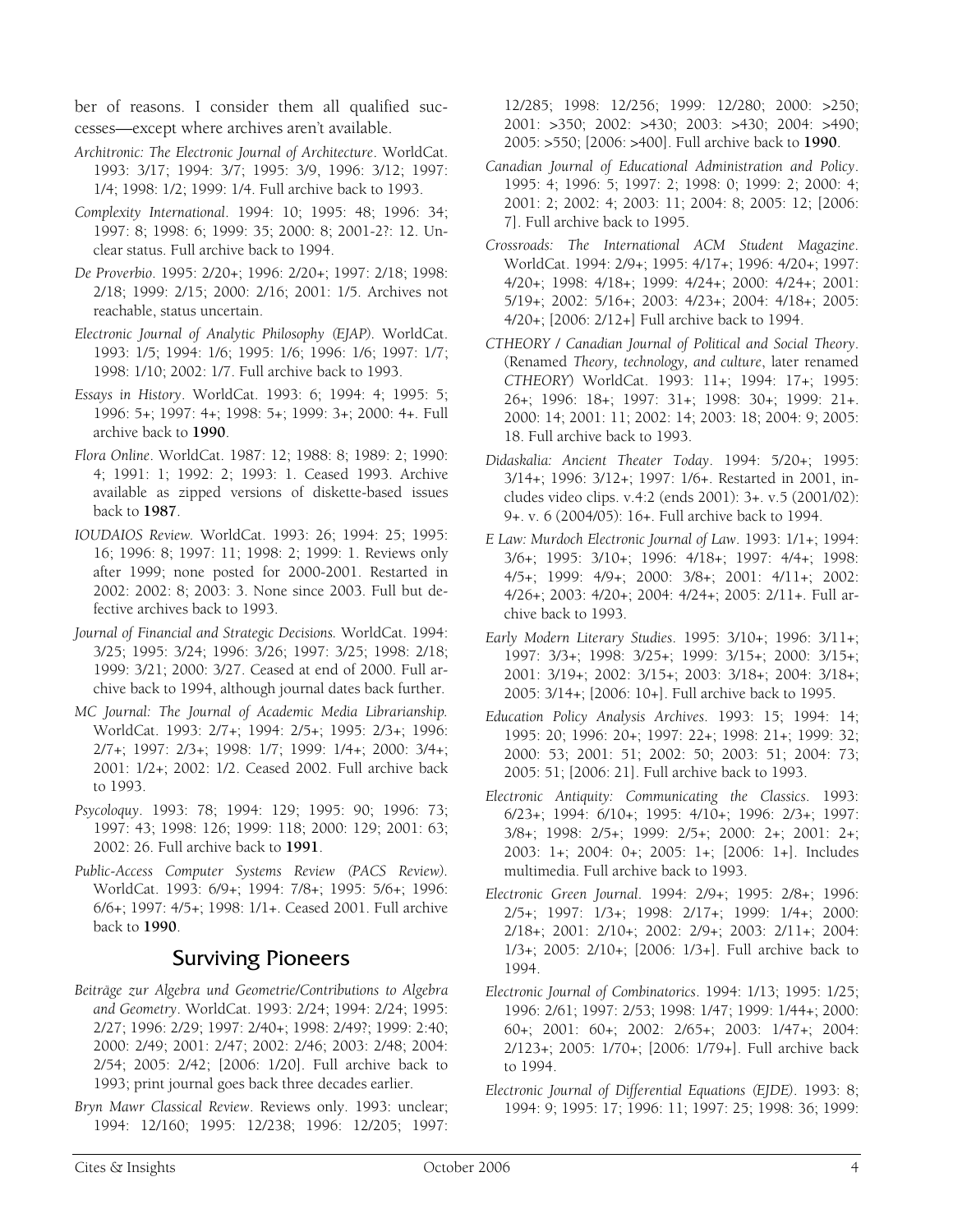50; 2000: 70; 2001: 78; 2002: 103; 2003: 125; 2004: 147; 2005: 148; [2006: 102]. Full archive back to 1993.

- *Electronic Journal of Sociology*. 1994: 1/2; 1995: 2/4; 1996: 2/5; 1997: 3/9; 1998: 2/9; 1999: 3/11; 2000: 2/6; 2001: 2/5; 2002: 4/12; 2003: 4/10; 2004: 4; 2005: 17+; [2006: 4+] Full archive back to 1995.
- *Electronic Transactions on Numerical Analysis*. 1993:7; 1994: 13; 1995: 10; 1996: 11; 1997: 27; 1998: 13; 1999: 20+; 2000: 15; 2001: 10; 2002: 2/21; 2003: 2/25; 2004: 2/26; 2005: 3/35; [2006: 4/43]. Full archive back to 1993.
- *Emerging Infectious Diseases (EID)*. More than 100 articles per year. 1995-1998: four issues per year; 1999-2001: six issues per year; 2002-2006: 12 issues per year. Full archive back to 1995.
- *EOL Journal* (was *EF/hm: EthnoFORUM/hypermedia*). World-Cat. 1995: 2+; 1996: 4+; 1997: 5+; 1998: 1+; 1999: 1+; 2000-2001: CD reviews only; 2002: 1+. Restarted 2005: CD reviews and interviews. Full archive back to 1995.
- *Federal Communications Law Journal*. WorldCat. 1993: 1/5+; 1994: 4/30+; 1995: 2/4+; 1996: 3/10+; 1997: 3/11+; 1998: 3/10+; 1999: 3/16+; 2000. 01/02: 3/20+; 02/03: 3/43+; 03/04: 3/16+; 04/05: 3/23+; 05/06: 3/32+. Full archive back to 1993 (but print journal goes back several decades).
- *Information Technology and Disabilities*. 1994: 4/23+; 1995: 4/17+; 1996: 3/11+; 1997: 3/14+; 1998: 2/15+; 1999: 2/9+; 2000: 1/8+; 2001: 1/3; 2002: 2/8+; 2003: 2/15+; 2004: 2/17; 2005: 1/8. Full archive back to 1994.
- *Interpersonal Computing and Technology: An Electronic Journal for the 21st Century (IPCT, IPCTJ).* WorldCat. 1993: 3/15; 1994: 4/18+; 1995: 4/16+; 1996: 3/10+; 1997: 2/8+; 1998: 2/4+; 1999: 1/3. Restarted 2002: 2002:3; 2004: 2+. Full archive back to 1993, split between two websites (linked from newer to older).
- *Issues in Science and Technology Librarianship*. 1993: 4/14+; 1994: 4/10+; 1995: 1/3+; 1996: 1/5+; 1997: 3/11+; 1998: 4/20+; 1999: 4/16+; 2000: 4/19+; 2001: 4/20; 2002: 4/18; 2003: 2/15; 2004: 3/11; 2005: 3/17; [2006: 3/19]. Full archive back to **1991**.
- *Journal of Artificial Intelligence Research (JAIR)*. 1993: 6; 1994: 14; 1995: 26; 1996: 27; 1997: 19; 1998: 20; 1999: 28; 2000: 20; 2001: 2/25; 2002: 2/27; 2003: 3/44; 2004: 3/34; 2005: 4/72; [2006: 2/27]. Full archive back to 1993.
- *Journal of Buddhist Ethics*. 1994: 3+; 1995: 11+; 1995: 9+; 1997: 6+; 1998: 12+; 1999: 9+; 2000: 7+; 2001: 2+; 2002: 3+; 2003: 4+; 2004: 7+; 2005: 5+; [2006: 4+]. Full archive back to 1994.
- *Journal of Computer-Mediated Communications (JCMC)*. 1995: 3/16; 1996: 4/29; 1997: 4/25; 1998: 3/17; 1999: 4/25+; 2000: 4/21+; 2001: 4/19; 2002: 4/27; 2003:

4/29; 2004: 4/31; 2005: 4/72; [2006: 1/12]. Full archive back to 1995.

- *Journal of Criminal Justice and Popular Culture*. 1993: 5/0+; 1994: 6/4+; 1995: 6/5+; 1996: 3/2+; 1997: 1/1+; 1998: none; 1999: 3/5+; 2000: 3/9+; 2001-2002: 3/8+; 2003- 2004: 2/10+; 2005: 3/8+; [2006: 1/2+]. Full archive back to 1993.
- *Journal of Extension*. 1993: 4/29++; 1994: 4/27++; 1995: 6/91+; 1996: 6/71+; 1997: 6/64+; 1998: 6/74+; 1999: 6/80+; 2000: 6/22+. 2001 and beyond: 6 issues and more than 100 papers per year. Full archive to **1963**, online since **1984 or later**.
- *Journal of Industrial Teacher Education*. 1994: 1/4+; 1995: 4/16+; 1996: 4/19+; 1997: 4/17+; 1998: 4/16+; 1999: 4/15+; 2000: 4/20+; 2001: 4/24+; 2002: 4/20+; 2003: 3/14+; 2004: 4/18+; 2005: 3/14+. Full archive to 1994.
- *Journal of Political Ecology*. 1994: 4+; 1995: 3+; 1996: 4+; 1997: 3+; 1998: 3+; 1999: 4+; 2000: 3+; 2001: 3+; 2002: 3+; 2003: 7+; 2004: 3+; 2005: 1+. Full archive back to 1994.
- *Journal of Statistics Education*. 1993: 1/5+; 1994: 2/10+; 1995: 3/12+; 1996: 3/10+; 1997: 3/13+; 1998: 3/14+; 1999: 3/12+; 2000: 3/16+; 2001: 3/16+; 2002: 3/19+; 2003: 2/12+; 2004: 3/17+; 2005: 3/17+; [2006: 2/10+]. Full archive back to 1993.
- *Journal of Technology Education*. 1993: 5/9+; 1994: 2/10+; 1995: 2/10+; 1996: 2/8+; 1997: 2/8+; 1998: 2/9+; 1999: 2/9+; 2000: 2/9+; 2001: 2/8+; 2002: 2/9+; 2003: 2/9+; 2004: 2/8+; 2005: 2/9+. Full archive back to **1989**: One of the earliest ejournals.
- *Journal of World-Systems Research*. 1995: 20+; 1996: 30+; 1997: 3/12+; 1998: 2/9+; 1999: 3/21+; 2000: 3/41+; 2001: 2/10+; 2002: 3/15+; 2003: 2/12+; 2004: 3/24+; 2005: 2/14+; [2006: 1/6+]. Full archive back to 1995.
- *LIBRES*. 1995: 3/4+; 1996: 2/5+; 1997: 2/3+; 1998: 2/1+; 1999: 2/3+, 2000: 2/3+; 2001: 2/4+; 2002: 2/4+; 2003: 2/4+; 2004: 2/5+; 2005: 2/5+; [2006: 1/4]. While the journal dates back to 1991, the web archive goes to 1996. I was unable to use the earlier FTP archive.
- *Medieval Review* (formerly *Bryn Mawr Medieval Review)*. Reviews only. 1993: 5/33; 1994: 12/85; 1995: 12/82; 1996: 12/84; 1997: 12/97; 1998:12/136; 1999: 11/161; 2000: 155; 2001: 166; 2002: 194; 2003: 243; 2004: 244; 2005: 202; [2006: 145]. Full archive back to 1993.
- *Music Theory Online (MTO)*. Google (DOAJ link requires permission.) 1993: 6/6+; 1994: 5/10+; 1995: 6/10+; 1996: 7/11+; 1997: 5/12+; 1998: 6/15+; 1999: 4/4+; 2000: 5/15+; 2001: 6/7+; 2002: 4/8+; 2003: 4/13+; 2004: 4/16+; 2005: 4/15+; [2006: 2/7+]. Full archive back to 1993.
- *New Horizons in Adult Education*. 1993: 1/4; 1994: 2/4+; 1995: 1/1+; 1996: 1/1+; 1997: 1/2+; 1998: 2/?; 1999: 1/1+; 2000: 3/7; 2001: 2/4; 2002: 3/6+; 2003: 3/7+;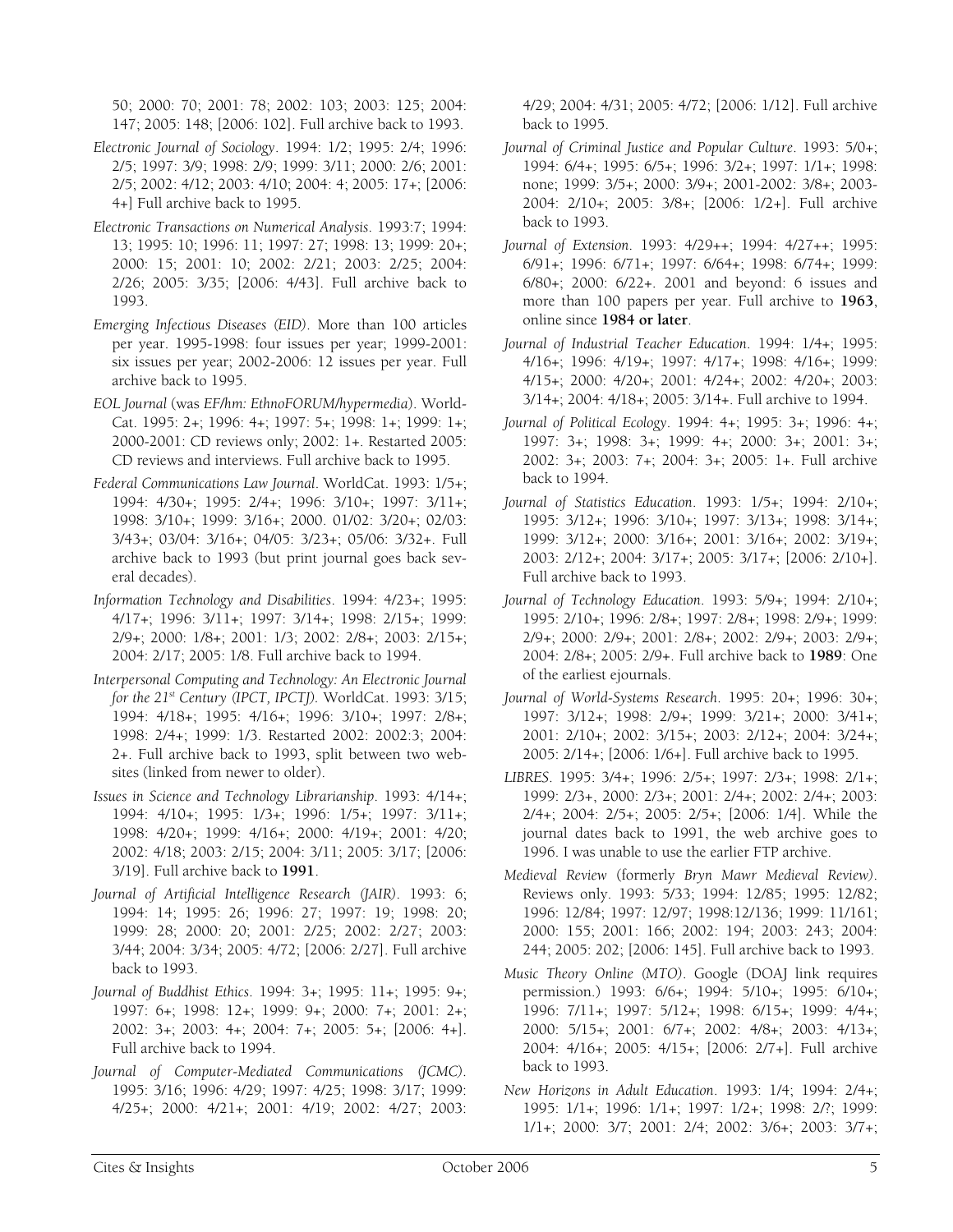2004: 4/10+; 2005: 4/12+; [2006: 1/4+]. Full archive back to **1987**; possibly the oldest surviving OA journal.

- *New York Journal of Mathematics*. 1994-95: 13; 1996: 7; 1997: 16; 1998: 17; 1999: 13; 2000: 16; 2001: 18; 2002: 17; 2003: 19; 2004: 19; 2005: 31; [2006: 16]. Full archive back to 1994.
- *PSYCHE; an Interdisciplinary Journal of Research on Consciousness*. 1993: 3+; 1994: 4+; 1995: 2+; 1996: 4+; 1997: 1+; new signs of life: 1998/99: 13?; 2000: 4; 2001: 0+; 2002: 5; 2003: 3+; 2004: 1+; 2005: 9+; [2006: 9+]. Full archive back to 1993.
- *Solstice: An Electronic Journal of Geography and Mathematics*. 1993: 2/5+; 1994: 2/6+; 1995: 2/3+; 1996: 2/5; 1997: 2/5+; 1998: 2/5+; 1999: 2/4+; 2000: 2/7+; 2001: 2/6+; 2002: 2/9+; 2003: 2/9+; 2004: 2/12+; 2005: 2/6+; [2006: 1/3+] Full archive back to **1990**.
- *TESL-EJ: Teaching English as a Second or Foreign Language: An Electronic Journal*. 1994: 2/7+; 1995: 2/6+; 1996: 2/4+; 1997: 3/7+; 1998: 2/5+; 1999: 3/6+; 2000: 2/4+; 2001: 3/6+; 2002: 4/8+; 2003: 4/12+; 2004: 4/9+; 2005: 4/20+; [2006: 2/5+]. Full archive back to 1994.
- *Web Journal of Current Legal Issues*. 1995: 5/44+; 1996: 5/39+; 1997: 5/33+; 1998: 5/29+; 1999: 5/20+; 2000: 5/13+; 2001: 5/13+; 2002: 5/10; 2003: 5/12; 2004: 5/14; 2005: 5/11; [2006: 3/21+]. Full archive to 1995.

# Is This the Universe?

Probably not. See Part II of this PERSPECTIVE.

# Old Media/New Media Books, Bookstores and Ebooks

Print books are doomed. Print books will live forever. Independent bookstores, and all physical bookstores, are doomed, and that's inherently bad for readers. Ebooks barely register as a rounding error, at \$12 million worldwide in 2005 out of \$80 billion or more in book revenue—less than one-fiftieth of one percent. Ebooks are a small but worthwhile market at \$179 million U.S. in 2004—one-half of one percent of the \$34 billion U.S. book market.

The first statement is obvious nonsense, even though you still read it from sloppy thinkers and overenthusiastic futurists. The second statement is too absolute even for my print-loving taste: Forever is a very long time. (My lifetime? Unquestionably, barring global disaster. Your lifetime? Probably. Forever? Nah…) The third statement is almost certainly false but involves a complex situation. Then there are the

last two statements—both of which may be true, even though they appear contradictory. (The two statements appeared in different form in the May 2006 *Cites & Insights*; since then, I've found reasonable explanations for the contradiction.)

EBOOKS AND ETEXT dwindled away over the past couple of years. I now believe it makes sense to look at ebooks in the broader context of book-length text publishing and access, which fits under the new OLD MEDIA/NEW MEDIA heading. What follows is a discussion of recent items I found interesting, loosely divided into the three categories in the title.

# Books including Publish on Demand

Begin with Stacy Perman's May 2, 2006 *BusinessWeek Online* piece, "Small publishers book big rewards." It tells an impressive story—but one that's a little tricky. The impressive part is at the start of the tease; the tricky part follows. Impressive: "Nonmainstream presses generated \$14 billion in 2005." Tricky: "more than half of all book sales."

**Impressive**: a three-year-old nonprofit publisher, Archipelago Books, puts out an English translation of Elias Khoury's novel *Gate of the Sun* to considerable commercial and critical success. The number of small publishers keeps increasing. The Book Industry Study Group estimates some 63,000 "small presses" in 2005, generating \$14.2 billion in sales. The article notes the extent to which these small presses (most of which don't own a press, and thousands of which probably don't produce books until they're ordered) appeal to niche interests. The economic issues are different. It's possible to succeed with books that sell only a few hundred copies. Archipelago publishes 8 to 10 titles a year; clearly, most of those 63,000 publishers operate on a *much* smaller scale, with most probably publishing less than one book per year.

**Tricky**: The article says "the book world continues to struggle, focusing mainly on bestsellers to remain profitable," but that's an odd definition of "the book world," given 172,000 new editions in 2005, of which no more than a few hundred could be bestsellers. Also tricky: The stated overall book sales estimate for 2005 (from AAP) is \$23.7 billion. That one's *very* tricky: AAP's website shows just over \$25 billion—and the Book Industry Study Group's own report shows \$34.6 billion for 2005 U.S. book sales, of which just over \$11 billion came from "smaller" publishers (those with less than \$50 million sales). The \$23.7 billion and \$34.6 billion numbers are reconcil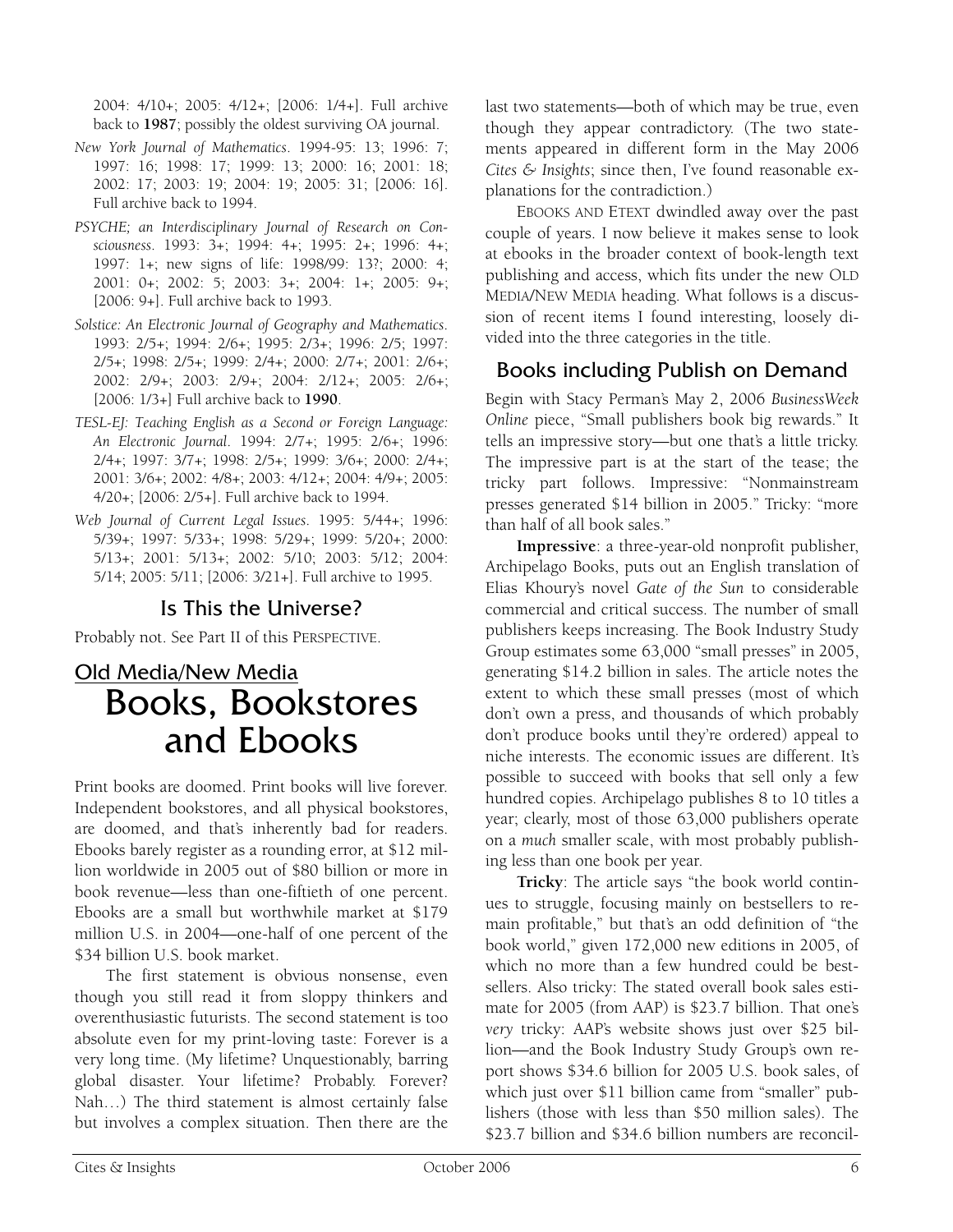able by assuming that AAP includes only big publishers: Add \$11 billion to the first number and you get the second number.

That raises a couple of issues: \$11 billion isn't \$14 billion—and it's slightly less than a third of overall book sales, not "more than half." But it's still a lot of books by any measure. BISG estimates that 3.1 billion *books* were sold in 2005 in the U.S., or a little over ten per capita—a startling number given claims that nobody reads books anymore. (That \$34.6 billion figure is a substantial increase over 2004's \$28.6 billion, possibly partially accounted for by better reporting—but in any case it's also *lots* more than sound recording revenue and more than direct motion picture revenue.)

#### *Death of the book*

Doom-and-gloomers are always with us. *The Financial Express* picked up this May story from the New York *Times*. A Random House executive is worried "there may be a tar pit in publishing for the likes of me." Morgan Entrekin, 51-year-old founder of Grove/Atlantic. figures the publishing industry will see him into retirement, but he's not sure he'd encourage his infant son to enter the business.

Will books as we know them survive for the youngest Entrekin? Will reading serious books go the way of, say, opera—a cultural endeavour to be marginalised by Desperate Housewives, iPods, instant messaging, cellphones and American Idol? Recent research is not promising.

What research? That dreary old 2004 NEH report, *Reading at Risk*, with its narrow definition of literature and wildly exaggerated conclusion that "literary reading as a leisure activity will virtually disappear in a half century." I commented on that report, the questionable definitions involved, and the way the *Chronicle of Higher Education* manipulated statistics to make it sound even worse in *Cites & Insights* 4:10 (August 2004). As it happens, 2003 was a year in which reported book sales *did* fall slightly (about one percent)—but there were still 2.22 billion books sold. If you're keeping track, people have abandoned book reading to such an extent that 2005 book sales are a mere 3.1 billion books: 40% higher. I believe the 2.22 billion figure is suspect, likely based on AAP-style large publisher reporting; it seems highly improbable that book sales have increased 40% in two years!

Some publishers note that sales continue to rise "slightly" (in the reporter's words—the U.S. auto industry would *love* such "slight" increases as 4.4% cumulative annual growth in a mature industry). But

good old Dana Gioia of the NEA won't give up on the message: It's just price increases, not the number of books actually sold. Gioia says "The report says a lot of things in an irrefutable, statistical way," a combination of words that's *always* suspect when related to survey instruments—but Gioia simply ignores statistics showing that actual book sales, whether counted by number of books or revenue, have increased in the years since the NEA report was issued.

The rest of the story notes that ebooks don't seem to be "the answer," whereas online booksellers provide access to niche markets for niche books in a way traditional publishers and bookstores find difficult to do. Note again that NEA disregards reading unless it's *literature* as defined by NEA. The article cites multimillion-sales books that clearly qualify as literature.

I can pretty well guarantee that, when Entrekin's son reaches adulthood, "books as we know them" will be more significant than *Desperate Housewives* and *American Idol*. Have iPods marginalized books? Only if you're determined to believe they have.

#### *Publishers released fewer books in 2005*

This one's from the AP wire, dated May 9, 2006, and it's another odd one: "Faced with years of slow, and even declining sales, the publishing industry has finally responded in kind." Fewer "new books" were published in 2005 than in 2004—that is, "new books" as defined by Bowker. Gary Aiello of Bowker said publishers "were more cautious and disciplined."

How "disciplined"? 172,000 new books—that is, new ISBNs. That's almost 10% fewer than the roughly 190,000 new ISBNs assigned in 2004. A Bowker consultant suggests that publishers are concluding "the market cannot handle 200,000 books each year."

Sales aren't declining. If there were actually 172,000 new *titles* published in 2005, it would be remarkable—but there weren't. There were 172,000 ISBNs assigned. Assuming every ISBN was attached to something that actually reached the shelf (or the digital equivalent, since ebooks also get separate ISBNs), that's 172,000 *editions*—a new book issued in hardback, trade paper, mass market paper, and ebook form will count as four editions. I cited Bob Nardini's comment about the differences between ISBNs and actual titles in *Cites & Insights* 6:11, September 2006. If his correction for scholarly imprints holds true across the board, it would suggest that 172,000 ISBNs equates to about 122,000 titles—still an *enormous*  range of new titles.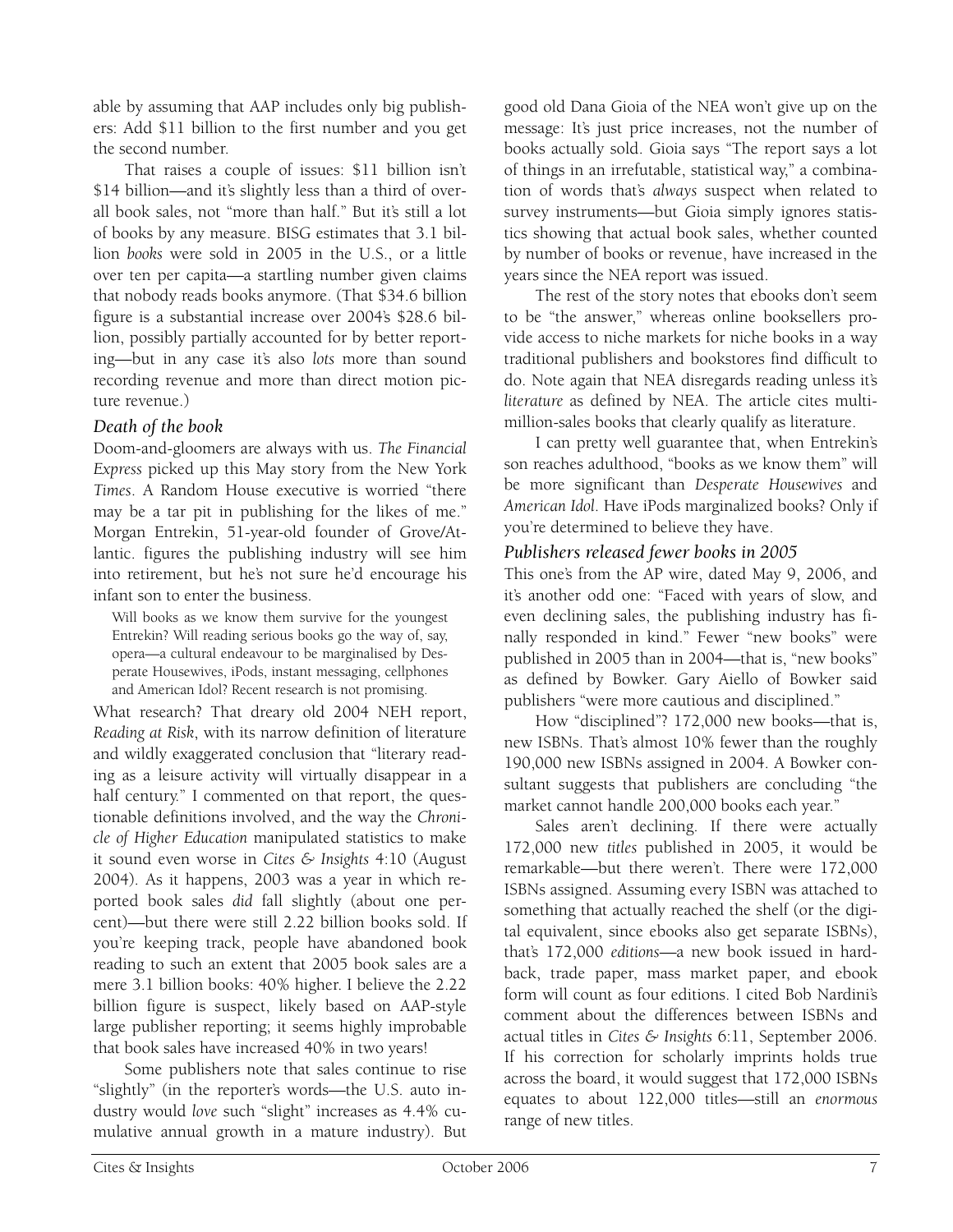#### *National Assessment of Adult Literacy*

The National Center for Educational Statistics released the results of the 2003 NAAL this year. The summary and tables are available on the NAAL website. NAAL defines literacy a touch more broadly than NEA, and this broad survey (almost 20,000 adults) has been repeated over time.

The short version? Average quantitative literacy increased slightly between 1992 and 2003; average prose and document literacy was basically unchanged.

For the long version, go to the study itself. I interpret the summary as showing that nearly 60% of adults can understand all but the most elaborate English-language prose. There may not be lots of improvement (except in basic numeracy), but the handbasket's not quite headed to Hades just yet.

#### *Ads in textbooks?*

An outfit called Freeload Press wants to reduce student cost for textbooks to \$0—by putting ads in the books. Randall Stross doesn't think it will work (in a New York *Times* article) because the textbook is part of the classroom. *The itinerant librarian* (in a September 1, 2006 post) isn't so sure: Angel doesn't see a bright line between corporate-endowed chairs and loading textbooks with ads.

It's an interesting discussion. I don't have a conclusion. To the extent that Freeload is looking to do *etextbooks*, another problem arises: "people just want to read a book rather than sit at a computer screen."

#### *Two on PoD*

Peter Wayner contributed "Technology rewrites the book" on July 20, 2006 in the New York *Times*. It's mostly a blurb for Blurb—a surprisingly expensive publish-on-demand operation—but mentions a number of related companies as well. The headline's a little silly, since PoD certainly *complements* traditional book publishing rather than "rewriting" the field. If you can predict 1,000 or more sales over the first year, it's cheaper to use traditional publishing technologies. PoD's big win is in narrow niche markets, including many "markets of one."

The story begins with Steve Mandel and his *Light in the Sky*, a book "filled with pictures he has taken of distant nebulae, star clusters and galaxies." It's a 119 page coated-paper hardcover with a dust jacket—and it costs \$37.95 a copy. Blurb provides free book templates, but charges \$30 for books of up to 40 pages and \$80 for 301-400 page books. For photography portfolios, anniversary books, and other cases where a big handsome hardbound is needed that only a handful of people will want, that may make sense. For a text-only book, it's very much at the high end.

The article notes competitors for bound photo albums, where prices depend heavily on book size and binding (from \$4 for a 2.6x3.5" 20-page softbound from Apple to a \$70-and-up hardbound from Kodak). Other sources for hardbound books, especially handmade books, are also on the high end: SharedInk charges \$40 for a 20-page book.

I'm pretty sure all of the above are full-color books. Lulu, on the other hand, offers competitive pricing for more basic books. If you can put together your own PDF and don't need color, a 6x9" 150-page softcover costs \$7.53 a copy. That's a price range that makes very small run text-only books reasonable. Café Press and other PoD competitors are comparable.

The September 1 *Library Journal* has a Michael Rogers piece, "InstaBook soliciting PLs," that puts forward a very different kind of PoD with *much* lower costs—because those costs don't include online ordering, fulfillment and shipping and because the trim size is reduced a crucial half inch in each direction from the typical 6x9 trade paperback. InstaBook wants public libraries to join its "Digital libraries initiative," in association with Project Gutenberg and other public-domain sources. The idea is for the library to buy an InstaBook Maker Digital Library system—\$18,000 for libraries and nonprofit associations, about half the usual price. Then the library sets it up so patrons can download a title and print it out, costing "generally under \$1 per title."

Remember Internet Archives' asserted "\$1 book"? The Rogers story—and material on InstaBook.net show how you get that figure. The device is seven feet long, three feet tall, 2.5 feet deep; it combines a highspeed duplexing laser printer, color printer to prepare the cover, and collating and binding functions. Text prints at 72 "book pages" per minute—that is, 18 duplexed sheets per minute. Add a minute for the cover and "17 seconds" to bind and deliver.

Here's how InstaBook estimates cost (ignoring electricity, service, and the initial cost of the unit):

¾ An eighth of a cent per book page for "bond paper" (assuming typical Office Depot prices of about \$25 for a 10-ream case of decentquality acid-free paper, noting that InstaBook requires a 5.5x8.5" page, yielding four book pages per sheet of paper).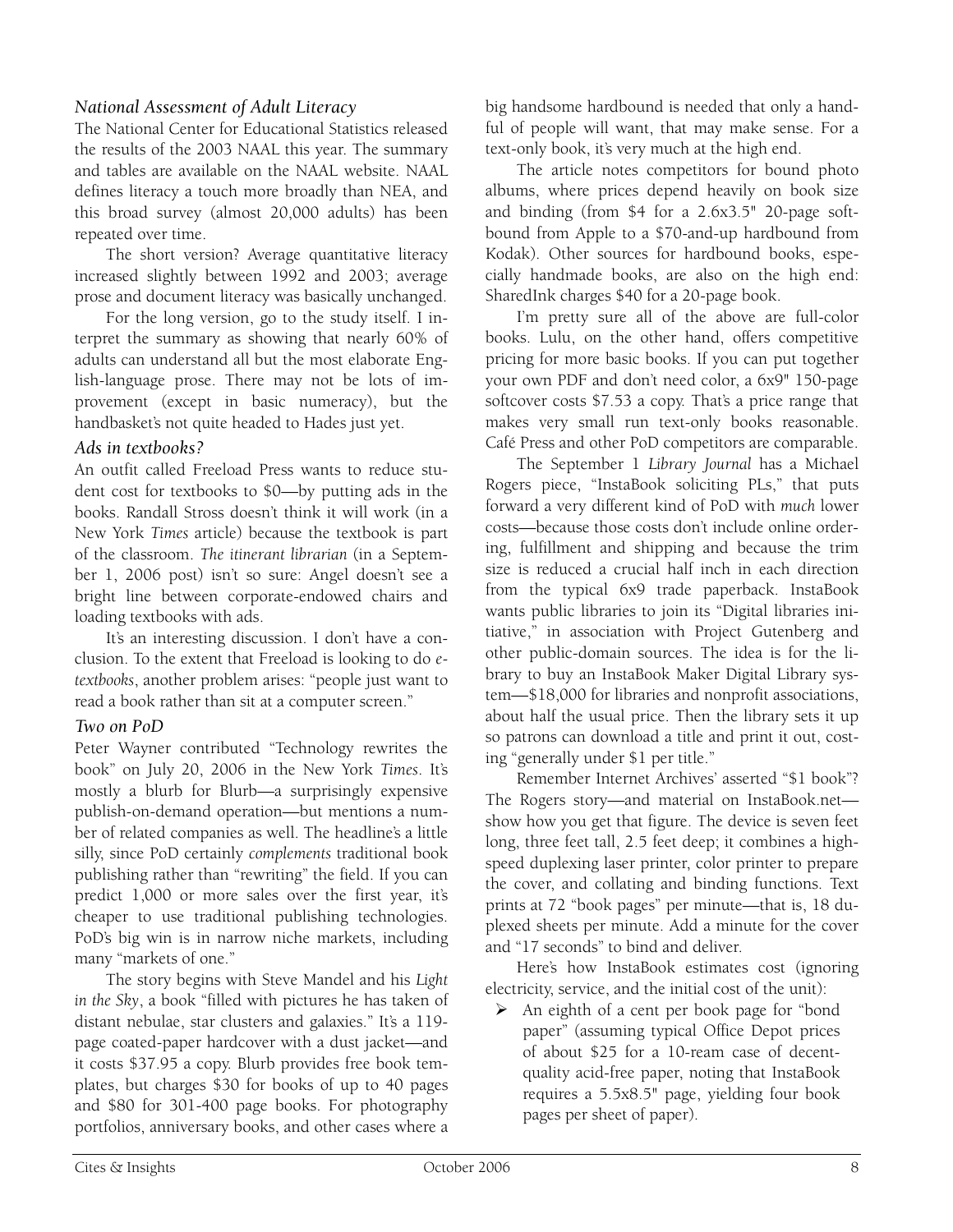- $\triangleright$  A quarter-cent per book page for toner. That may be the most optimistic figure.
- $\triangleright$  Ten cents for the cover (mostly printing costs, and assumes 5% coverage)
- $\triangleright$  Two cents for the glue.

That adds up to \$0.75 for a 200-page book. Even if the covers are a little fancier, the average book would still cost less than \$1.

The specs exaggerate a little when they say "bond paper of the best quality"; \$2.50/ream paper is pretty much Office Depot's cheapest, on sale. That's still better quality than most mass-market paperbacks—as far as I know, office supply stores *only* sell reasonably bright acid-free copy paper these days. Of course, mass-market paperbacks cost a *lot* less than \$1 to produce; most of the *price* goes to intermediaries, profit, editing, distribution, author royalties, and other costs in addition to actual printing.

Assuming the cover stock stands up well and the folding-and-gluing process works well, you should wind up with a book that's substantially better than a typical mass-market fiction paperback (typically around 4¼ x6¾" on cheap acid-content paper), with wider margins and better paper—but not quite up to a quality trade paperback.

Does it make sense for a library to have an \$18,000 book production system? That's an interesting question now, and may be more so in the near future. You probably won't be able to zip out a fresh copy of this year's best-seller—but you may be able to print up most any public domain book for a relatively small price.

# Dying Booksellers?

The story itself was sad but perhaps predictable: the flagship Cody's Books, on Telegraph Avenue in Berkeley, went out of business. Not Cody's—two other stores remain, and the owner's now been bought out by a Japanese company that believes in independent bookstores.

You've probably heard about it. The closure got a lot of attention, maybe even more than the (prevented) shutdown of Kepler's in Menlo Park. You could point fingers at lots of villains. Or you could go way overboard, as Anneli Rufus did in an *East Bay Express* screed, "Why booksellers are going belly up," posted at AlterNet on August 19, 2006. The story prints out at 13 pages—and "way overboard" starts with that headline, turning the closure of one bookstore into a Trend.

What killed Cody's? Chain stores, some said. Changing times, others surmised. Cultural illiteracy. Greed. The Internet. Panhandlers. That missing parking lot. George W. Bush.

The next paragraph almost gets it right, although leaving out one major factor that no alternative paper is likely to admit: Cody's was an unpleasant place to shop unless you were the Right Kind of Customer. Lack of parking: A problem. Chain book stores: Maybe a problem. Telegraph Avenue as an increasingly unpleasant place to shop: Definitely a problem. "Transformations in Cal's student body…and the ebbing of radical chic." Maybe not. Then there's this:

Perhaps the hardest cut to endure is that books as we know them are fading, bit by bit, from ubiquity. We can no longer presume they'll always be here. Actual books, with covers and pages and bindings and type, are increasingly artifacts, relics—old school, silverfish food, without hyperlinks. How long before that \$24.95 best-seller, bought on Amazon yesterday, is displayed in a museum alongside rotary phones, cyclamates, and bustles. That's why the death of Cody's hurts: For all those who used to sneak-read as children under the covers with flashlights and books, it presages our own obsolescence.

That's nonsense—and a bit later in the article, Rufus provides data that *proves* it's nonsense unless you've already chosen your message. Rufus cites retail bookstore sales figures—only about half of all book sales, but nonetheless *double* in 2005 (\$16.3 billion) what they were in 1992. Independent bookstores and small chains have an *increasing* share of the retail market. "Only 50 percent of Americans" buy at least one book a year—but that *percentage* is stable, which means the number of book buyers is increasing.

"Yet all the favorable stats in the world can't save a sinking ship." Some other bookstores have closed in the Bay Area as well. I love this kind of journalism: "Here are those boring numbers, but *the truth is not in them*." Why let facts get in the way of a good story?

There's a *lot* more in this essay, and if you read it carefully, you'll see a key reason that Cody's went downhill. "If Berkeley is guilty of a certain clubbishness…then Cody's was its Kingdom Hall." Patronize a chain store? Berkeley's mayor says you're "hurting this community." Go to a mall? You're a "faceless drone" in a "Potemkin village." Cody's offered "something a little deeper." Ross went so far as to say American cities are becoming "one big Walnut Creek"—which is only a bad thing if you're a true Berkelian.

After some legitimate history of the decline of Telegraph Avenue, Rufus gets back to the predeter-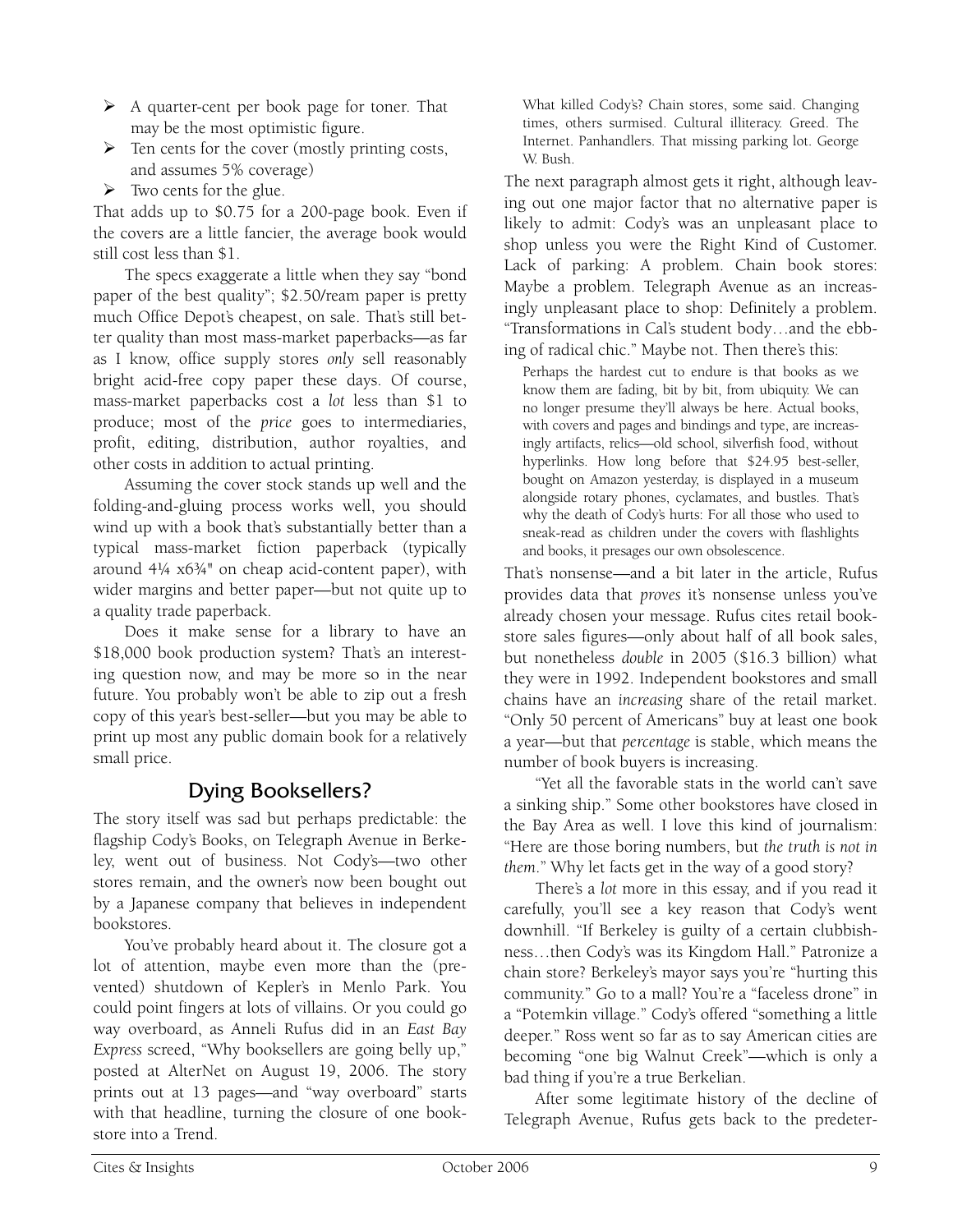mined Truth: "Books don't mean what they once did." That's true. Books used to be relatively rare, with public library circulation and book sales both a fraction of what they are now. Andy Ross won't blame the dangers of Telegraph: He sees a cultural shift.

Rufus decries Borders and Barnes & Noble: they "aren't so much evil as simply aware they're selling more than books…in effect, book-lined spas." The last few paragraphs discuss a Walnut Creek Barnes & Noble, where a clerk "looks affronted" when told about Ross's elitist attack on Walnut Creek. The store is popular—with lots of people *looking at books* while others use the café or relax. The store's open until 11 p.m. The clerk says, "We get people who are absolutely obsessed with books." People seem to like the air conditioning. How does Rufus take all this?

At first, this grates. It seems a sin after so long in Berkeley, where morality is applied to matters such as airconditioning and what sort of coffee you serve, and where one learns to mistrust the reflex that says: *This feels good*.

"They like coming to a place," Blumhorst [the clerk] concludes, "where they don't have to do anything, or even look like they're doing anything."

Is this doomsday?

Huh? Rufus told us in the story's title that this *is*  doomsday—but it doesn't ring true.

Cody's was a Serious Bookstore for Serious Bookbuyers, and some of us found it unpleasant even back in the 1960s and 1970s. I used to *love* Telegraph back in the day, but I never much cared for Cody's. Give me Moe's. Give me the Northside bookstore whose name I've forgotten (and which is probably long gone). Give me the campus bookstore, for that matter. Cody's? Maybe, in a pinch. If I'd heard a little more of Andy Ross' thinking…maybe not.

Wendy at *The misadventures of SuperLibrarian* posted "There went my blood pressure" on August 17, 2006—not about Cody's, but about another problem with some independent bookstores. The case was a small bookstore in Austin, catering to the black community and stocking "a range of fiction, history and children's titles, but no African-American romance novels." Why? The director: "I want the community to read, but we have to be real picky on what we as a people read." As Wendy says, "OK, this shit just pisses me off." She goes on to say why. "Basically you want to force-feed people not what **they** want to read, but what **you think** they should be reading." There's more, to be sure—and she extends this to "librarians

who feel the need to 'educate' or 'better' their communities." Her response? "If they want to read Danielle Steel (lord help them), **it is not my job** to berate them or tell them "Oh no, you can't read that trash you must read Barbara Kingsolver." It's her job to show them the Steel—and to get some if there's none there. It's a good rant (labeled as such), worth reading.

It reminds me of an editorial in *Fantasy & Science Fiction* (I believe), years ago, in which the editor noted why she *didn't* bemoan the death of some independent booksellers. These folks not only didn't stock science fiction or fantasy, they wouldn't special order the books; instead, they'd try to guide you to "good literature." Which is a good way to go out of business.

#### Ebooks

We start with an April 24, 2006 press release from Paradise Publishers, a Canadian publishing firm that claims it will create "the world's largest free e-book online database." Nicolas Gremion of Paradise isn't humble: "We want to be people's source of information." How realistic is he about ebooks as compared to print books?

"Whether its fiction, guides, how-to manuals, references, all categories, people are increasingly deciding not to leave their homes to access books anymore" says Mr. Gremion. He adds "e-books have become megapopular in the last few years, and as the trend in internet use continues to grow so shall our user base." *["its" in the original!]* 

Why just last year, almost 1.7 million ebooks were sold, as compared to a measly 3.1 billion print books (and at least a couple billion library circulations): How mega-popular can you get?

The site calls itself "the Internet's #1 Online source for free ebook downloads, ebook resources and ebook authors." It claims an audience of "over 150,000 visitors each month!" The "top 10 free ebook downloads this month" start with *Create Multiple Streams of Online Income*, continue with *Parma Endorion: Essays on Middle-earth*, and go on to *Fail As Fast As Possible—And Other Contrarian Business Success Secrets*, touted as "90 Pages (\$47 value) FREE Download." I remember seeing that business booklet in the top 10 in April as well. For a free ebook site, the site has a lot about *selling* your ebook—including this claim: "We'll even make your book a #1 bestseller on **Amazon.com**!"

It's hard to tell how many books are actually available, and I'm not willing to download a supposed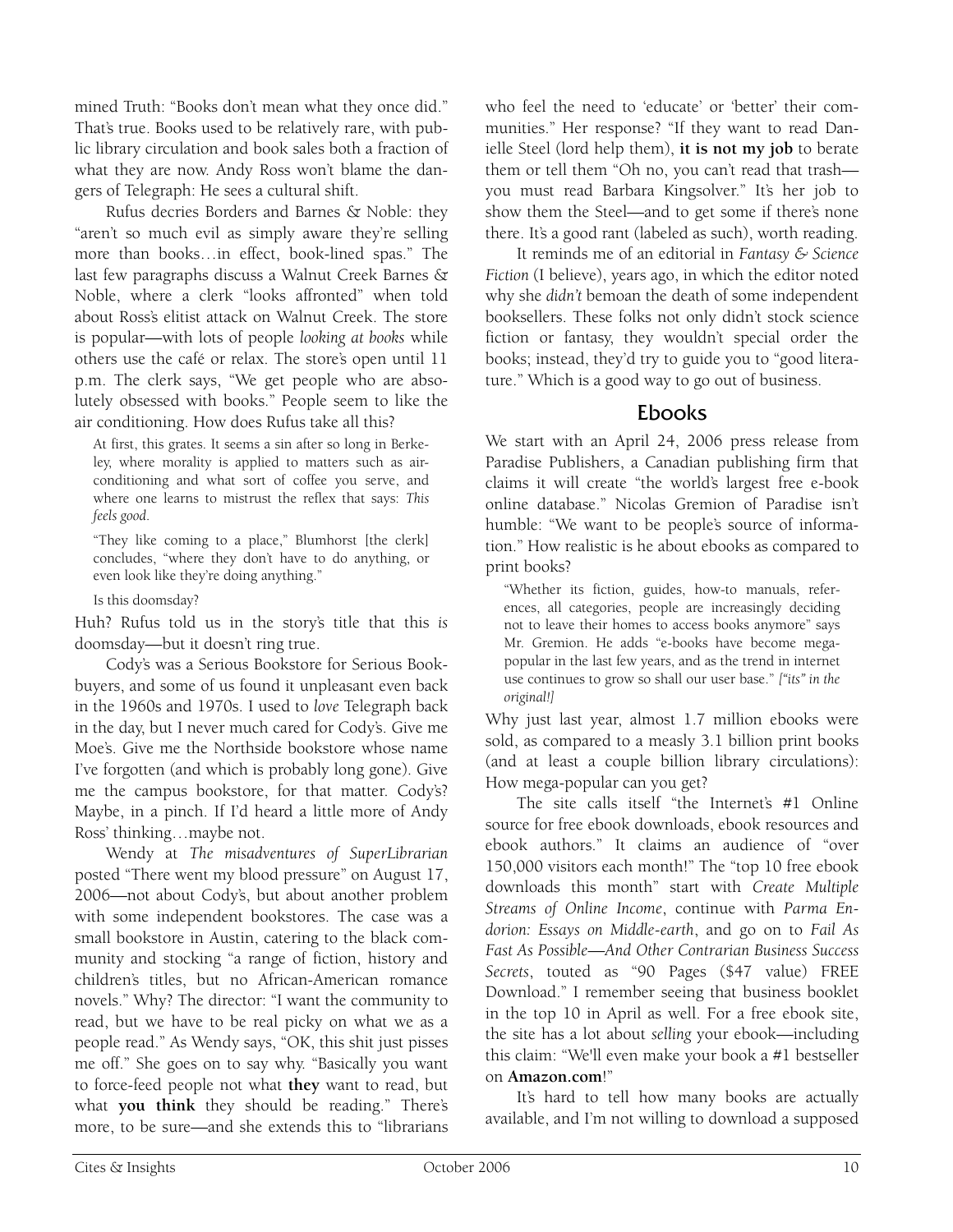ebook with a .**exe** extension to find out what they look like—I can't imagine the circumstances under which free ebook downloads need to be direct executables! As for being the biggest…I may not be a great fan of Michael Hart, but Project Gutenberg claims that two million ebooks are downloaded each month, and I see no reason to doubt that claim. I'm guessing there are *a lot* more than 150,000 visitors each month.

#### *What is a book? What is an e-book?*

Chris Armstrong asks those questions in a June 12, 2006 post at *info NeoGnostic*, playing off discussions at if:book. It's a good compilation of definitions—e.g., UNESCO uses a lower page limit of 49 pages (clearly not applicable to some children's books) for a book, and one definition of ebooks includes any piece of etext that is "recognisably 'book-like'" *regardless of size*, as long as it's not a journal and as long as it's used on devices with screens. So short stories provided in etext form *are* ebooks despite being 1,000-10,000 words long: That's consonant with some sales figures I've seen. Armstrong's composite definition makes the screen the essential element, so as to rule out PoD and audiobooks. A good post, worth reading if you're confused about what's what.

#### *Does the author always want to engage in a dialogue with readers?*

That's Jeff Barry's question in a June 13, 2006 post at *Endless hybrids*. He cites interactivity as one of the claimed benefits of digital media—but, as he suggests, lots of authors finish a project then want to move on. Sure, many (Barry says "most") scholarly books are rarely read—but if that's true for print, "why would the number of readers of networked books be any higher?"—once such ebooks cease to be novelties?

If the author doesn't participate in a networkedbook dialog, can it still be called a networked book? On the other hand, what about cases where authors "get so carried away with the ongoing discourse…that they never get around to completing another"?

Networked books—"living books"—are a small and peculiar subset of ebooks, although some futurists believe all books should become conversations. The presumption that all authors want to engage in such conversations is an odd one; Barry properly questions it.

Scott W. Palmer wrote "If:book, then what?" on August 15, 2006 in *Inside Higher Ed*. He discusses the "soul-deadening jargon" at the if:book site (selfreflexivity, mediated environments, etc.), notes the hot

if:book production (*GAM3R 7H30RY*) of a networked book, comments that responding to comments takes away from other scholarly pursuits—and questions whether that and other projects will really bring about a revolution in how scholars research, write and communicate. Palmer wonders about "transparency" in scholarship, noting the value of *not* releasing your ideas while they're still half-baked. He says technology enthusiasts "tend to exaggerate a technology's ultimate impact in transforming culture and society." And he notes the remarkable resilience of the print book as a delivery system. Palmer, who teaches at Western Illinois University, is publishing his own monograph as part of the History E-book Project; he's no Luddite, but he's also not buying into if:book's vision without reservations.

#### *Ebooks struggling to find a niche*

Michael Rogers reports on IDPF's May 24 meeting in a June 15, 2006 *Library Journal* story. Rogers says speakers at the forum "claim" ebooks are still struggling for a foothold—a claim that seems warranted based on all known statistics. Why? Amazon says "lack of content." Really? Certainly, the plethora of platforms doesn't help. (As for "lack of content," an August 17, 2006 Washington *Times* story says 50 to 60 percent of current best-sellers are available as ebooks, in the context of IDPF's Michael Bogaty complaining about the *other* 40 to 50 percent.)

William Endhoven of iRex, maker of one of the new ebook readers, says most people still don't read at length "on PCs" (that is, on screens). "Beyond three or four pages, people still print everything out." His solution is that ebooks must be *more* than books, providing added features. Martin Gorner of Mobipocket calls PDAs and BlackBerrys "endangered species," saying that smartphones will handle "everything" within the next five years or so. Elizabeth Mackey of ereader/motricity agrees—and throws in the KTD mantra: "If you're not on their screen, you're not in their world." Mackey says every electronic device should come with free ebooks.

No further comment.

#### *Ebook accessibility*

Simon Fodder posted a note from Annette Demers at *slaw.ca* on September 13, 2006: "An informal email survey of accessibility to ebook readers." It's not about "ebook readers" as you might think of them; it's about online ebook systems and whether they work well with accessibility software such as JAWS.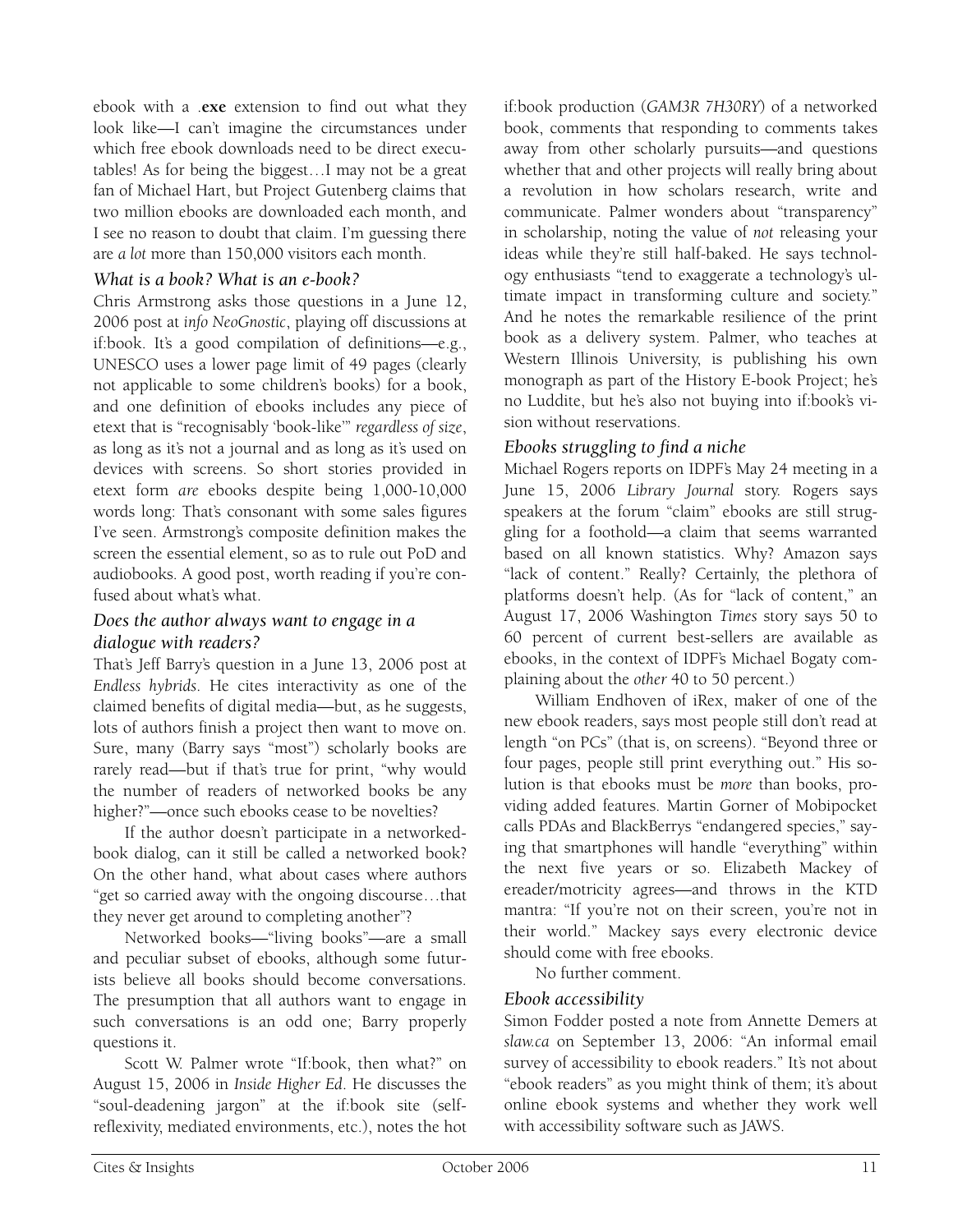VitalSource probably workd well. NetLibrary has been successfully tested with JAWS and similar screen-reading software, and the site was designed for accessibility. Online Books Page varies widely because it points to different sources. Safari supports screen readers. ebrary, on the other hand, is not compatible with JAWS and similar software.

Interesting results from a quick email survey.

#### What Does It All Mean?

Print books are doing just fine, with way too many titles being released by tens of thousands of publishers—a few huge companies and loads of tiny ones. Publish-on-demand services and systems help make that feasible and could make book-on-demand public domain provision in public libraries a reasonable proposition. Still, despite growing sales, some are convinced that books are dying and people are becoming aliterate.

Ebooks continue to be a tiny part of the publishing business. That doesn't stop people from claiming that Kids These Days will read everything on the screen and that ebooks are "mega-popular." In some areas, ebooks *should* and could provide features print books can't—but the concept that "networked books" represent *the* future, or even a major future, of books seems both precious and improbable.

# Interesting & Peculiar Products Perpendicular Drives

Sure it's jargon, but it's also a growing trend in hard disks that's now reaching the marketplace. Perpendicular magnetic recording (PMR), that is: A change from the longitudinal recording used until now. PMR packs more data into each square inch of hard disk surface (higher "areal density"), thus more data per disk for a given size.

Early examples include 40GB and 80GB 1.8" drives (the kind used in MP3 players) produced by Toshiba for use in its own Megabeat players. A product review in the May 2006 *PC World* introduces Seagate's 160GB Momentus 5400.3 drive, a 2.5" unit (designed for notebooks); it's the largest notebook drive available as of May. Test results were good: Considerably faster copying than the same-speed Seagate 120GB Momentus drive (with longitudinal recording) and slightly faster searching. As with most notebook drives and most-current-technology drives, these

come at a premium: About \$2 per gigabyte, absurdly cheap by historic standards but pricey for today's disks. The new drive also uses less energy and gives off less heat than the 120GB predecessor.

The first PMR disks in ready supply are particularly meaningful because they show that everincreasing disk capacity continues as a remarkable phenomenon. These models run 133 gigabits per square inch, only a slight increase over the biggest desktop (3.5") drives (500GB drives with 125gbpsi in May)—but Seagate's not blowing smoke when they predict a fourfold increase in capacity over the next few years. That means two terabyte single-platter desktop drives, 1TB laptops, and 50GB drives in the tiniest MP3 players (using 1" drives) before too long. (Sure, you can get more capacity by using more platters, but that means greater thickness and increased complexity.)

The July 2006 *PC World* includes a full-page review of the Seagate Barracuda 7200.10 internal (desktop) drive: 750GB for \$590, with "class-leading performance." You can bet that \$590 will go down rapidly (that Seagate is available for less than \$400 in mid-September 2006).

# Portable Video and Enforced Contemplation

Just about the most negative review I've seen recently in *PC Magazine* appears in the May 9, 2006 issue and targets the \$220 Iomega ScreenPlay—a little box (5.2" largest dimension) with a 60GB hard disk and a little remote control, designed to play video, photos and music on a TV: Basically, a portable media server.

It supports most MPEG flavors (but not, apparently, all); it lacks support for QuickTime, Real, and Windows Media video, as well as WMA and MP4 audio. There are no playlists; you scroll through all your stuff to find what you want.

That's not why I included it. What's great about this product, and doubtless yields the one-dot rating, is that it encourages you to slow down, relax, contemplate a little instead of rushing into your video. "It took me 14 minutes to boot up to a navigational screen on my TV, and then, once I got there, clicking on any of the icons resulted in a 5-minute—or longer—wait." You can do a lot of thinking in 19 minutes. Of course, your primary thought may be "Why did I buy this piece of junk?" but I encourage something closer to Zen.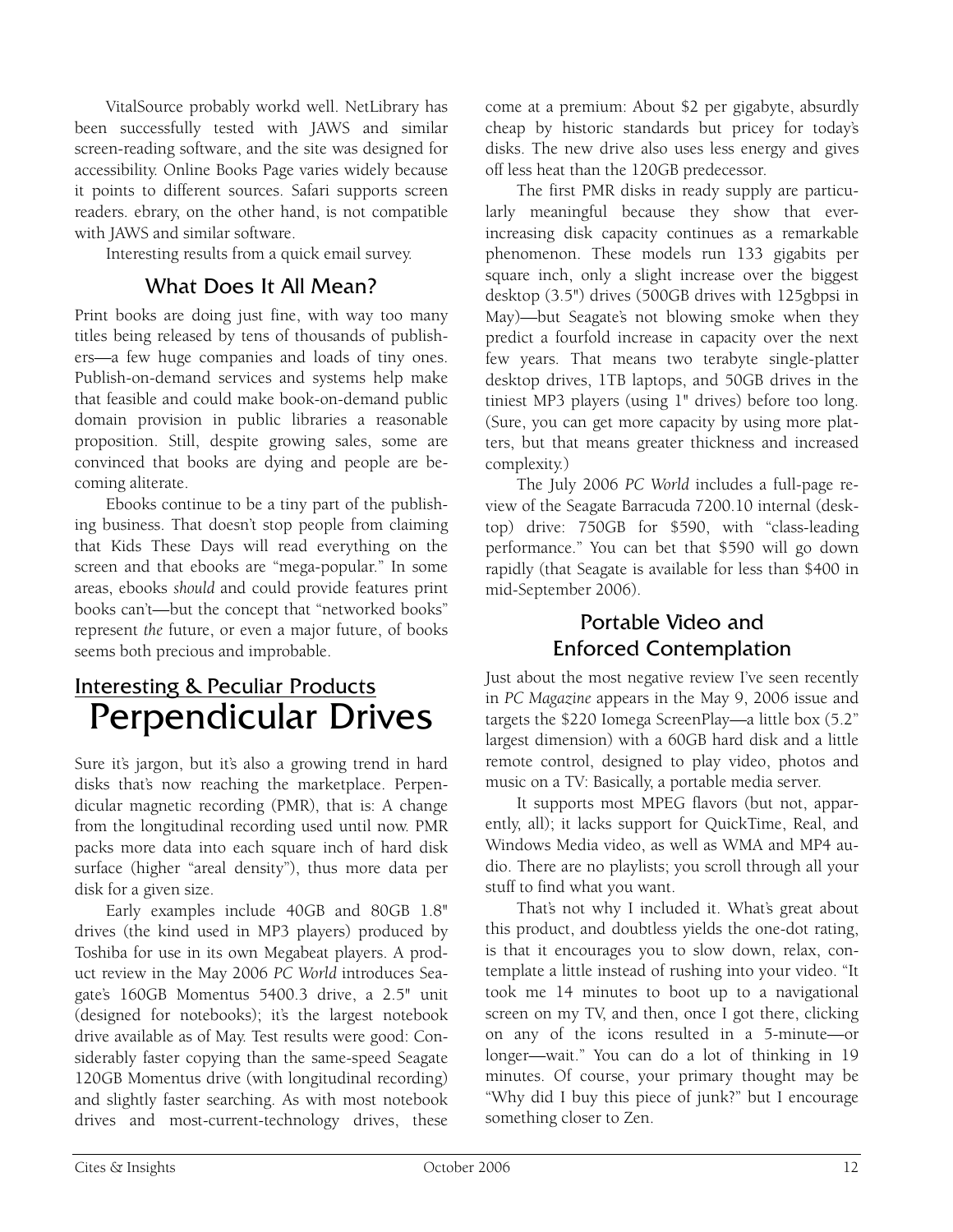# Inexpensive Keyboards

I originally wrote "cheap keyboards" there, but "cheap" may be wrong. This is another in Jim Louderback's expanded "real-world" roundups of bottompriced peripherals. For most typists who don't need something like the Microsoft Natural, a high-end ergonomic keyboard or a wireless unit, there are two obvious choices here. If you love surprises or think you pay lots extra for brand names, you'll be disappointed: The two best keyboards both cost \$20 minus a single coin (\$19.99 and \$19.95) and come from the two biggest names in keyboards: Microsoft and Logitech. They're both "media keyboards" with lots of special keys and they both work well. Logitech's Media Keyboard accepts light keystrokes and offers good tactile feedback (but "it's a tad mushy"), and the special keys don't require a custom driver—although provided software does let you customize buttons. Microsoft's Comfort Curve Keyboard 2000 offers some of the ergonomic qualities of the Natural (the keyboard's curved in a broad arc, but not split); frequent typists might find it helpful. (The MS keyboard uses a USB port; the others use the PS/2 port.)

## Holographic Storage

Here's another one of those "real soon now" technologies that's been real soon now for quite a few years. In the March 2001 *C&I* I suggested that we've been hearing the promise for a decade or so. According to *PC Magazine* (May 23, 2006), it's "growing up"—just as we've also heard time and time again. InPhase Technologies demonstrated a holographic device storing 515 gigabits of data per square inch—which doesn't mean as much as their planned disc capacity: 300GB "later this year" on a 12cm (CD-size) disc, with plans for 800GB to 1.6TB storage later.

2006 is claimed as a firm date: "We will ship such a holographic drive to manufacturers before the end of this year" says Liz Murphy of InPhase. End user price: Around \$15,000. "So it's not cheap, but it's getting there." They call the design Tapestry.

**Flashback**: In June 2002, *PC Magazine* reported that InPhase Technologies was demonstrating Tapestry, with a product assured in 2004. The report said DVD was "at the end of its life" with holographic storage replacing "just about every application that uses other existing technologies" by 2012 to 2017. *PC* was impressed enough to illustrate the item with a tombstone inscribed "DVD…we hardly knew thee."

Will holographic storage reach the consumer market? Probably, eventually, maybe. Does it doom other recording technologies? Think about "rust on a spinning platter," that absurd old technology that's been in commercial use for sixty years now. Talk about obsolete!

# Cheap Steganography

Nine bucks—that's pretty good. Storm Pro costs almost nothing and uses possibly the most effective method of hiding in plain sight: steganography. Go look it up (Wikipedia has a good article); briefly, it means conveying a secret message in such a way that nobody but the recipient recognizes that a message *exists*—which is different from cryptography.

Here's a simple example: Take a picture in TIFF form. Set the least significant bit of the first byte so that it matches the first bit in the first byte of your message—at worst, you'll introduce a nearly-invisible shift in color in one pixel of the image. Do the same thing with every other byte, until you've communicated the message. A 10,000-character message will fit in an 80KB image, and nobody will have a clue that there's an embedded message.

Storm Pro uses more sophisticated methods (I suspect) and allows password encryption. You can hide data files in any media file format that maps out its data in its headers, including MP3s and JPEGs. In Storm Pro's case the file gets a lot bigger (apparently).

# Better Batteries?

The new "lifestyle" *PC Magazine* still does some things well—especially the "Real-World Testing" articles. This one (May 23, 2006) is on long-life batteries "tailor-made for electronics": Duracell Ultra, Energizer  $e^2$ Lithium, Panasonic Oxyride. Troy Dreier picked up regular alkaline AA cells—Duracell CopperTop, Energizer Max, RadioShack Enercell, IKEA store brand and the new ones. The IKEAs don't fit in the control group, as they're store-brand cheapos (\$2.99 for 10) where the others are fairly high-end alkalines. Dreier ran three tests: powering a digital camera, running a portable TV, and running a heavy-duty flashlight.

He paid \$0.60 for two Ikea batteries, \$1.50 for two RadioShack, \$2 for two Energizer Max or Duracell CopperTop. Two Duracell Ultra or Panasonic Oxyride weren't much higher at \$2.50—but a pair of Energizer e<sup>2</sup> Lithium cost \$5.

How did they do? In cameras, there's no question: The lithium batteries lasted for 2,676 shots, as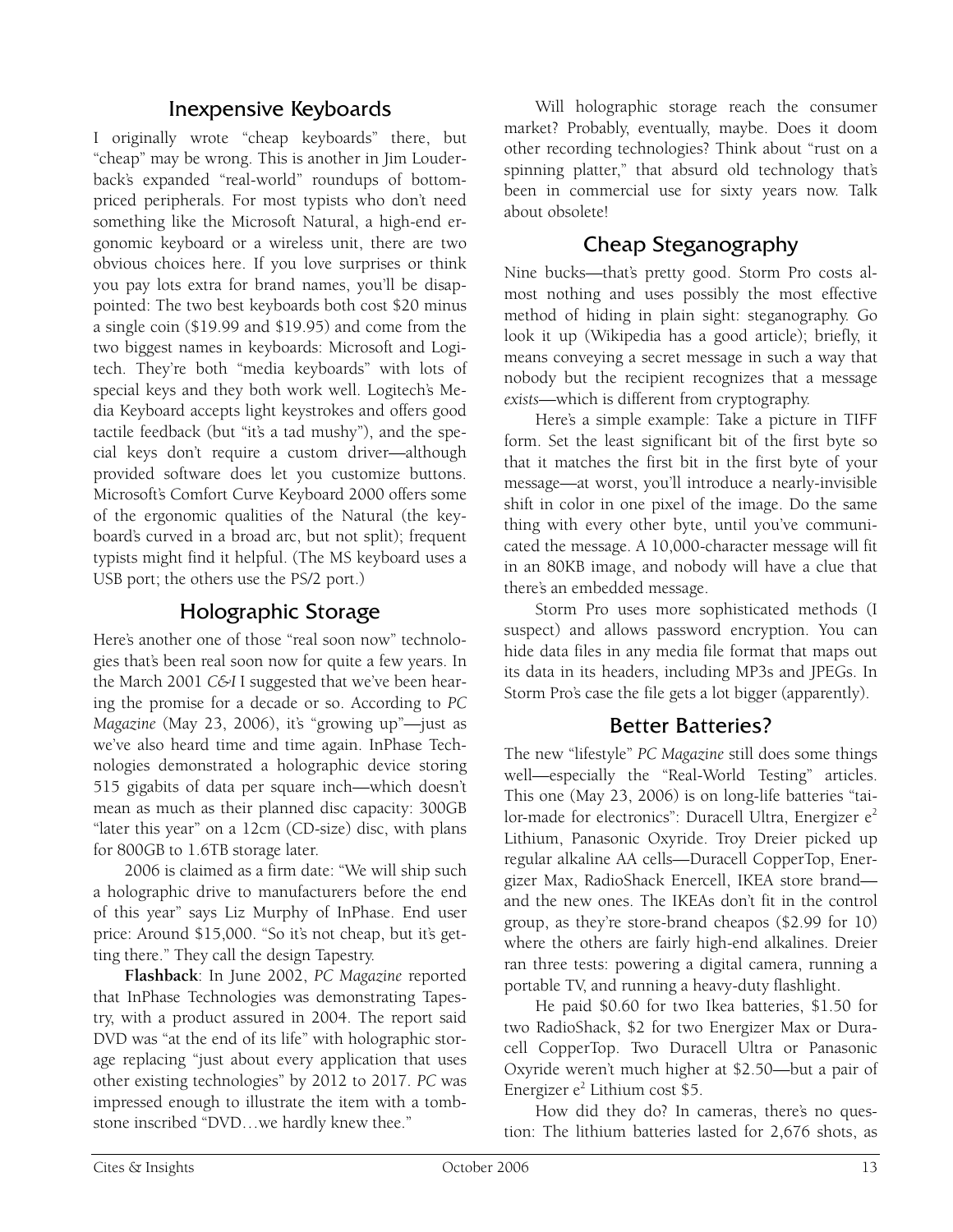compared to 989 for the Oxyride, 522 for the Ultra and between 309 and 374 for the high-end alkalines. (The IKEAs pooped out at 209 pictures). That makes the most expensive batteries a bargain at 5.4 pictures per penny, with the Oxyride second at 4.0 "pix per penny" and, oddly, the IKEA third at 3.5 (but you'll change batteries a lot more often, which is not environmentally sound).

Don't use lithium batteries in a portable TV, though. Sure, they last longer (6 hours 15 minutes, compared to a low of 3:40 for the Oxyride), but that still makes them more than twice as expensive per hour as even the Duracell Ultra, and *ten times* as expensive per hour as the IKEA (which did well in this test). And don't waste high-end batteries on a flashlight: Not only is it wasteful, but in this test they burned the bulb out (apparently they're slightly high voltage?). So, where the IKEAs lasted 4:04 hours (\$0.15 per hour) and the CopperTops lasted 5:45 (\$0.36 per hour), the Duracell Ultras only lasted eight minutes before blowing the bulb.

"The lesson is simple: Buy the right battery for the job." Special long-life batteries are great for cameras but wrong for some other uses.

# Worst Tech Products

In conjunction with this year's "world class" winners, *PC World* editors chose the "25 worst tech products" since *PC World* began (24 years ago). These are all products that made it to market; as Dan Tynan's writeup (you can find it at www.pcworld.com) notes, "most truly awful ideas never make it out of somebody's garage."

In first place, with that ranking emphasized by this year's confidentiality bomb, is AOL.—for a whole range of reasons discussed in the writeup. I don't know enough about RealNetworks' RealPlayer to comment on its #2 rating, but Syncronys SoftRAM surely deserves its spot among the top five—a \$30 piece of software that didn't do much of anything. Rounding out the top or bottom five: Windows ME and Sony BMG's pseudo-CDs.

I won't list all 25, supplemented by ten (dis)honorable mentions. Some personal favorites include PointCast. CueCat, OQO Model 1, DigiScents iSmell, and of course Circuit City's DivX disposable DVDs. The biggies don't escape unscathed. In addition to Windows ME, Microsoft gets nicked for Bob, IE6 and WebTV; Apple earns reverse kudos for the Pippin @World, the 1989 Macintosh "portable" (16

pounds), the Puck Mouse, and the 20<sup>th</sup> Anniversary Macintosh; and don't forget IBM's PCjr ("an orphan almost from the start")."

# Open Access Perspective, Part II Pioneer OA Journals: Preliminary Additions from DOAJ

Part I of this PERSPECTIVE updates an investigation based on ARL's 1995 directory. Did that directory cover the known universe? Certainly not—maybe not even close. I don't know of any sure way to find all other ejournals that began before 1996 and ceased before 2006, or of any way to develop a comprehensive list of OA as of 1995—but it is possible to locate open-access scholarly journals that claim a pre-1996 start date and still publish: *DOAJ*, the *Directory of Open Access Journals*.

Checking during the first two weeks of September, I found 189 additional journals in *DOAJ* with dates of 1995 or earlier. I list those journals below but it's not as simple as saying "229 scholarly journals started providing open access by 1995 and are still publishing." That would be wonderful, but I'm nearly certain it's not true:

- ¾ Some of these journals don't offer full OA: They retain copyright restrictions that restrict downloading and copying articles.
- ¾ Some don't have full-text archives dating back to 1995.
- $\triangleright$  Some have full-text archives dating back to 1995 or before, but began offering online access in 1996 or later (some as recently as 2005), and say so on the website.
- $\triangleright$  Some have strong indications on the website that OA began in 1996 or later—for example, earlier articles are PDFs that are clearly scanned copies of print articles. I would guess most SCIELO journals fall into this category, since SCIELO apparently began operations in 1998.
- ¾ Quite a few are indeterminate: I couldn't conclude whether they were actually available online in 1995.

Several of these began long before 1995 as print journals; that's also true of a few of the journals in Part I. A print journal that started providing online free ac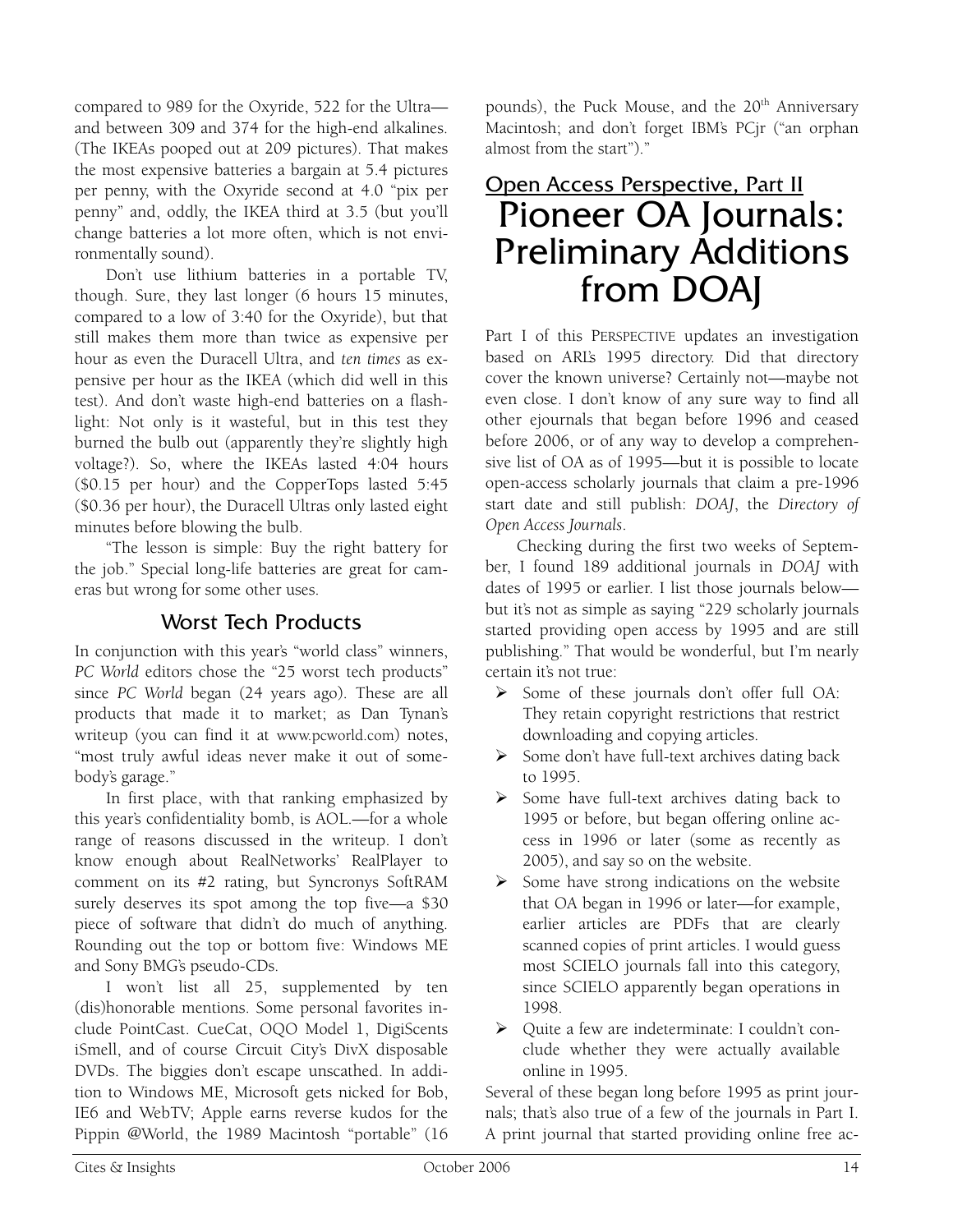cess in 1995 is still a pioneer in OA, even if it's not technically a pioneer ejournal.

The list that follows includes all 189 journals. I provide some details, including country of publication for most journals not published in the U.S., Canada, Great Britain, or Australia. At the end of each description is my bracketed conclusion or opinion as to whether or not the journal was online and OA by the end of 1995, as follows:

- ¾ **[Not OA]**: This journal doesn't qualify as open access even by my loose definition, or at least didn't in 1995.
- ¾ **[-]**: I'm reasonably certain that this journal was *not* available in full-text form online prior to 1996, either because the website says so or based on internal evidence. I could be wrong.
- ¾ **[+]**: I'm reasonably certain that this *is* a pioneer—that articles *were* available in full-text form online by the end of 1995. I usually offer more detail on publication patterns for these cases.
- ¾ **[?]**: Unclear based on the evidence of the website, or because I couldn't reach or navigate the website.

This is a *preliminary* list. I welcome email (waltcrawford@gmail.com) from sources who can verify that a journal did (or did not) begin full-text open access in 1995 or earlier. I'll run clarifications and corrections on *Walt at Random* and as a followup in a future issue. If there are enough clarifications, I'll redo this list.

I also checked *NewJour* archives for these titles, but only on a positive basis—if an ejournal that was questionable, not findable, or appeared to have started online life later than 1995 was cited in a *New-Jour* posting from 1995 or before, I accept that citation as sufficient evidence. I have *not* used *NewJour* as negative evidence: There are several reasons why a journal with OA access in 1995 doesn't have a 1995 or-earlier *NewJour* posting to that effect.

"Claims" dates are from *DOAJ*. "Founded" dates are from website information or by subtracting years based on the first online volume number.

# A-B

- *Abstract and Applied Analysis*. Claims 1995, but actually began in 1996. [-]
- *Acimed*. Founded 1993. Cuba. 1993-1996 and 1998-2000: 3/yr; 1997, 2001: 4/yr; 2002-2004: 6/yr; 2005: 5. Typically 2-6 articles and other features in each issue. Full archive back to 1993. [+]
- *Across the Disciplines*. Claims 1994. Actually founded 2004 as a merger between two earlier journals, one founded 2000, one founded 1994 (see *Language and Learning Across the Disciplines*). [-]
- *Acta Biológica Paranaense*. Brazil. Founded 1972. One issue per year, substantial number of articles. Full archives back to 1972. [?]
- *Acta geographica Slovenica*. Slovenia. Founded 1961*.* 1995- 2002: one issue per year, 3-5 articles (8 in 2001); 2003- 2005: 2 issues/year, 8-9 articles. OA archives back to 1995. [?]
- *Acta Mathematica Universitatis Comenianae*. Slovak Republic. Founded 1931. Two issues per year, 12-14 articles per issue in samples checked. OA archives back to 1991. [?]
- *Acta Phytotaxonomica Sinica*. China. Founded 1951. 2-4 issues per year, 1951-1976; 4 issues per year, 1976- 1983; six issues per year since 1984; each issue has quite a few articles. Full archives back to 1951. [?]
- *Aestimum*. Italy. Founded 1977. 2 issues per year. Not fully Open Access: allows online "previews" after clumsy registration, using tricky page preview applet. Charges for downloads. [Not OA]
- *African Population Studies*. OA since 1994 (some volumes). 117 articles in 14 issues (varying frequency) between 1994 and 2005; none 1998-2001. OA archive back to 1994. [+]
- *Agroalimentaria* (Caracas). Venezuela. Founded 1995. 22 issues since 1995, typically 6-10 articles per issue plus reviews, etc. Full archive back to 1995. [+]
- *Alaska Fishery Research Bulletin*. Became 2x/year journal in 1994, OA since 1995. Substantial number of articles organized by topic rather than strict chronology. OA archive back to 1995. [+]
- *Anales de Psicología*. Spain. *DOAJ* says 1990. Print journal began 1984, OA only back to 1999 (and requires registration). [-]
- *The Annual of Urdu Studies*. Founded 1981. Site indicates that online availability began 2001. 21 volumes in 26 years (including every year since 1991) with substantial mix of articles, fiction and other features. OA archive back to 1981. [-]
- *AntePodium*. Founded 1995. No apparent issues or chronological archive. Sixteen articles between 1995 and 2002, with nothing newer. [+]
- *Anthropoetics, The Journal of Generative Anthropology*. Founded 1995, apparently OA from the beginning. Twice a year since spring/summer 1995; usually four articles per issue. Full archive back to 1995. [+]
- *Anuário do Instituto de Geociências*. Brazil. Founded 1977. Annual until 2004, now two issues per year. Substantial number of articles. OA archive back to 1977. [?]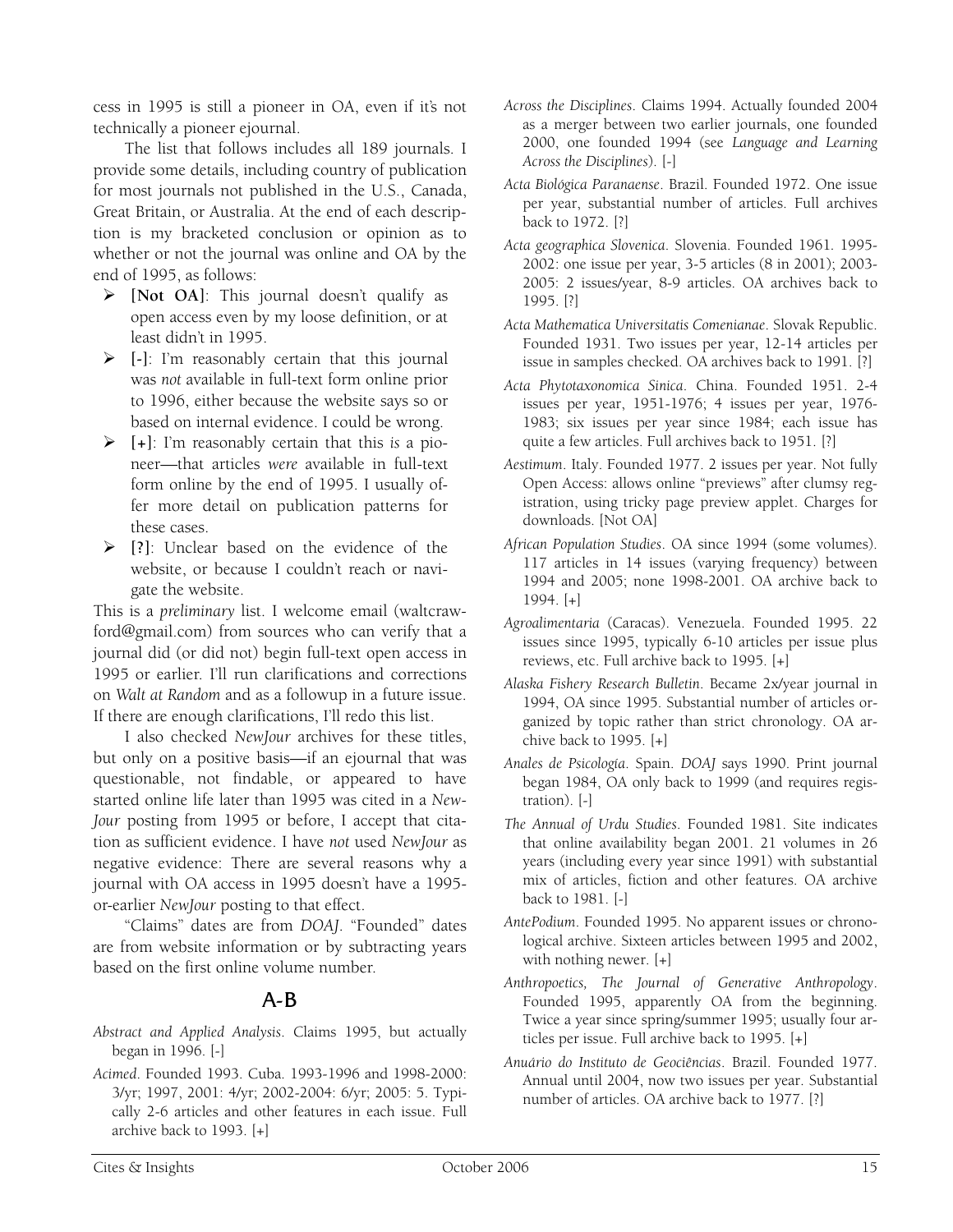- *Apeiron: studies in infinite nature.* Founded 1987. Growing but slightly erratic publication pattern 1987-2000 (two to four issues per year), quarterly since 2001. Extensive content. OA archive back to 1987. [?]
- *Archivum Mathematicum*. Founded 1965? *NewJour* indicates OA as of 1995. Quarterly, many articles in each issue. Archive (in .ps format) back to 1992. [+]
- *Arte, Individuo y Sociedad.* Spain. Founded 1988 in print. Annual, with quite a few articles per issue (around 120 articles to date). Archive back to 1988, some PDFs are scanned copies of print pages. [?]
- *Atlantis*. Spain. Founded 1979. Twice a year, regularly; hundreds of articles and features. Full archive back to 1979. [?]
- *Atmosfera*. Mexico. Founded 1988. Quarterly. Typically four articles per issue. Full archive back to 1988. [?]
- *Australian Prescriber*. Founded 1975. Apparently online since 1994. Quarterly 1994-1998; six issues per year since 1999. Relatively few formal articles, many drug reviews and other features. Archive back to 1994. [+]
- *Bilingual Research Journal*. Founded 1977? Internal evidence suggests online either 1992 or 1997. 1992: 2/14; 1993: 2/14; 1994: 2/13; 1995: 3/37; 1996: 3/24; 1997: 3/19; 1998: 2/16; 1999: 3/24; 2000: 3/26; 2001: 3/27;l 2002: 3/35; 2003: 3/24; 2004: 3/20; 2005: 3/35; [2006: 1/11]. Archive back to 1992. [+]
- *Biodiversity Science*. China. Founded 1993, apparently OA from the start. 1993: 1/18; 1994: 5/61; 1995: 5/62; 1996: 5/52; 1997: 4/57; 1998: 4/49; 1999: 4/56; 2000: 4/64; 2001: 4/72; 2002: 4/61; 2003: 6/69; 2004: 6/79; 2005: 6/66; [2006: 4/44]. Full archive back to 1993. [+]
- *Bioscene*. Founded 1975. Six-month embargo before online availability. [Not OA]
- *Biotechnology and Development Monitor*. Netherlands. Magazine, not journal; most articles paid contributions, not apparently refereed. Online without copyright from 1994 to 2003. Ceased, replaced by new subscription periodical with different name. [Not OA]

# C-E

- *CA: A Cancer Journal for Clinicians*. Founded 1960? HTML access beginning 2001. Six issues per year, several refereed articles and substantial additional content per issue. Very high impact factor. OA archive back to 1990. [-]
- *Cadernos de Saúde Pública*. Brazil. Founded 1985. HTML since 2001. Quarterly 1985-2000, six issues/year 2001- 2005, monthly 2006. Sampled issues have 10-30 articles each, plus other material: Clearly strong and growing. Full archive back to 1990. [?]
- *Canadian Bulletin of Medical History*. Founded 1984. Two issues/year; typically 20 to 36 articles per year through 2000, with as many as 52 articles per year since. Full archive back to 1984. [?]
- *Canadian Journal of Surgery*. Claims 1994. Founded 1957? Online access to full text of articles did not begin until 2000; 1994-1999 archive not full text. [-]
- *Cancer Control*. Founded 1994, online access beginning 1995 (free in both print and online form). Typically six issues per year, substantial number of articles in sampled issues. OA archive back to 1995. [+]
- *The Cato Journal*. Founded 1981. Three issues per year, substantial number of articles per issue. Full archive back to 1981. [?]
- *Cervantes*. Founded 1981. Typically two issues per year, substantial content (four to six articles, plus many reviews and theme articles). Full archive back to 1981. [?]
- *Chinese Journal of Physics*. Taiwan. Founded 1963. two issues per year 1963-1975, four per year 1976-1987, variable (typically six+) since 1988. Significant number of refereed articles and other content in each issue. Full archive back to 1963. [?]
- *Chronic Diseases in Canada*. Founded 1980?. Online material begins 1995. Quarterly, several articles and other material in each issue. OA archive back to 1995. [+]
- *CIC Cuadernos de Información y Comunicación*. Spain. Founded 1995. Quarterly. 118 articles published to date. Full archive back to 1995. [+]
- *Ciência Florestal*. Brazil. Founded 1991. Annual 1991-1998, 2x/year 1999-2004, quarterly 1995-present. Dozens of articles in sampled issues. Full archive back to 1991. [?]
- *College Quarterly*. DOAJ says 1993, but did not shift to online publication until 1997. [-]
- *Colombia Médica***.** Colombia. DOAJ says 1994. Founded 1970. Back-issue access does not work (yields emptyresult Google search!); impossible to verify. [?]
- *Compendium. Revista de Investigaci*ó*n Cientifica*. Venezuela. 1995. Full text not available until 2000. [-]
- *Computers in Higher Education Economics Review (CHEER)*. Founded 1989. Online since 1995 (some earlier articles available). 3x/year 1995-6, 2x/year 1997-2000, annual 2002, 2004, 2005. 82 papers (and other material) since 1995. OA archive back to 1995. [+]
- *Condensed Matter Physics.* Ukraine. Founded 1993. 2x/year 1993-1996, quarterly since 1997; sample issues show 6- 12 articles per issue in early years, 15-24 in recent years. Full archive back to 1993. [?]
- *Crosstalk, the Journal of Defense Software Engineering*. Founded 1994. Monthly, with handful of articles in each issue and extensive other content. Full archive back to 1994. [+]
- *Current Research in Social Psychology (CRISP).* Founded 1995 (originally plain ASCII). One issue per article; over 140 articles to date. Full archive back to 1995. [+]
- *Current Science.* India. Founded 1932. Does not appear to have gone online until 1999, although all back issues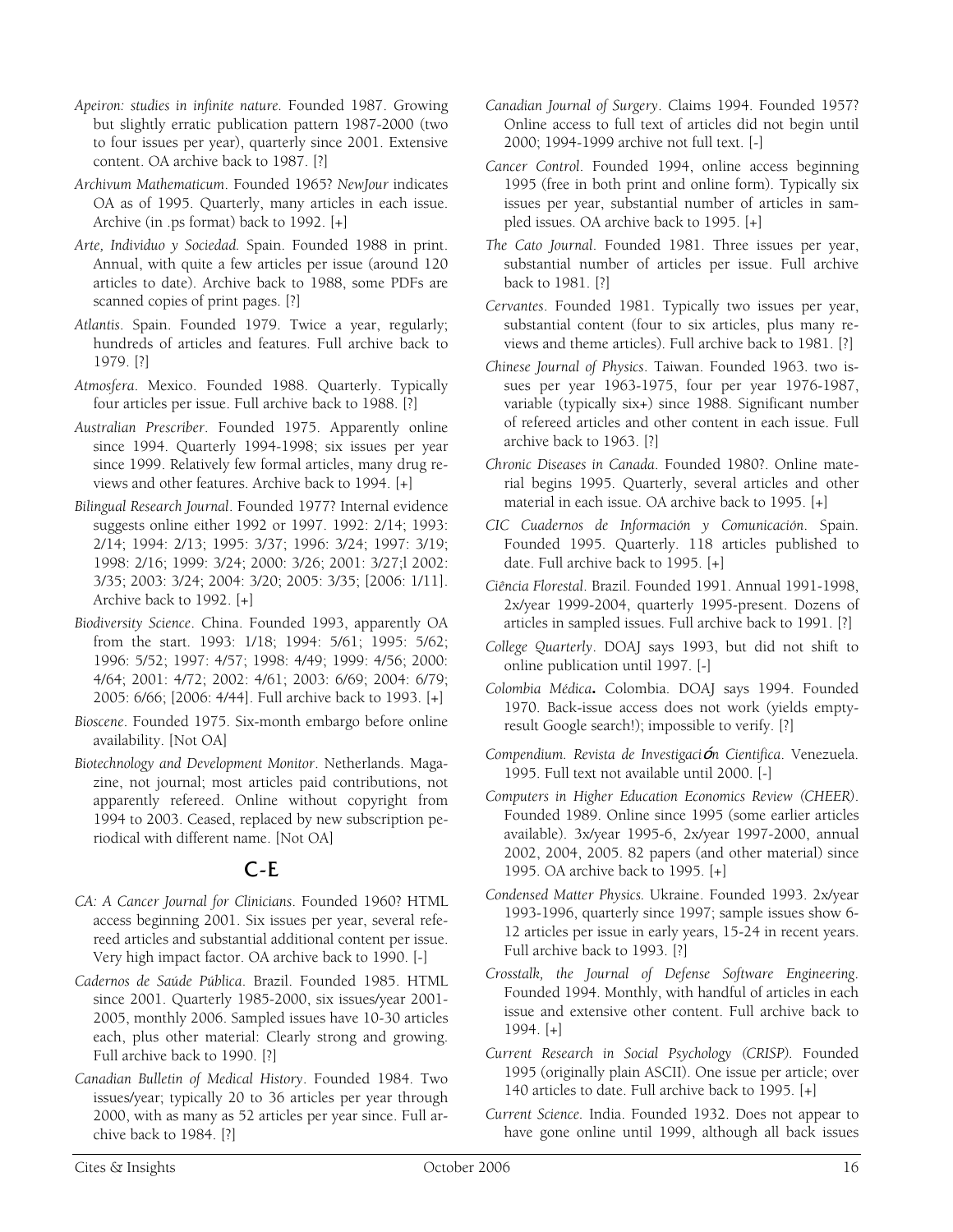have been scanned and are available. (Monthly, with enormous content.) [-]

- *D-Lib Magazine*. Founded 1995. Great stuff, but a magazine, not a journal: Solicited articles. [Not OA]
- *Dermatology Online Journal*. Founded 1995. 28 issues since 1995, handful of original articles and other content in each issue. Full archive back to 1995. [+]
- *Didáctica (Lengua y Literatura).* Spain. Founded 1989. Annual: 17 issues and 118 articles to date. Full archive back to 1989. [?]
- *Divulgaciones Matemáticas*. Founded 1993. Not fully available online until 1996. [-]
- *e-Journal of Instructional Science and Technology*. Founded 1995 (without the "e-"). Published somewhat erratically, with twelve issues between 1995 and 2005, totaling 66 papers and "current practice papers." Full archive back to 1995. [+]
- *Early Pregnancy: Biological and Medical.* Claims 1995, but no full text found before 2000 or after early 2003. [-]
- *Ecología Austral.* Argentina. Founded 1991. 2x/year since 1991, appears to have 20-30 articles per year? Full archive back to 1991. [?]
- *Edutec: Revista Electrónica de Tecnología Educativa*. Spain. Founded 1995. 20 issues containing 64 articles since 1995. Full archive back to 1995. [+]
- *E.I.A.L., Estudios Interdisciplinarios de America Latina y el Caribe*. Spanish (Israel?) Founded 1990. 2x/year since 1990. Varying but substantial number of articles and other content. Full archive back to 1990. [?]
- *Electronic Journal of Information Technology in Construction*. Founded 1995 but published first article (of 177 to date) in 1996. [-]
- *Electronic Journal of Radical Organization Theory*. Founded 1995. 13 issues with 44 papers (plus other content) between 1995 and 2005. Full archive back to 1995. [+]
- *Electronic Journal of Vedic Studies*. Founded 1995. 35 issues and 37 papers (plus other contents) between 1995 and 2006. Full archive back to 1995. [+]
- *Electronic Research Announcements of the American Mathematical Society.* Founded 1995. 3x/year 1995-1996, "volumes" since 1997 (articles posted as accepted). Significant quantity of articles, 10-30 in sampled volumes. Full archive back to 1995. [+]
- *Elore*. Finland. Founded 1994. 2x/year since 1995. Clearly growing, with a few articles in each issue, more (perhaps 10+) in recent years. Full archive back to 1994. [+]
- *Environmental Health Perspectives*. Founded 1993 as a monthly refereed-research publication (1972-1993 as proceedings). Several articles (and other content) per issue. Full archive back to 1972. [+]
- *Erfurt Electronic Studies in English*. Germany. Founded 1995. Annual, 106 papers to date. Full archive back to 1995.  $[+]$
- *Especulo. Revista de Estudios Literarios.* Spain. Founded 1995. 33 issues to date, with growing number of papers (e.g., 5 in #2, 9 in #8, 23 in #11, 27 in #15, 35 in #19, 60 in #24, 78 in #29). Full archive back to 1995. [+]
- *ETRI Journal*. South Korea. Founded 1978? First PDF (as opposed to scan) availability) 1994. Quarterly, typically four to ten papers per issue (and other content). OA archive back to 1993. [+]
- *Eubios Journal of Asian and International Bioethics (EJAIB)*. Thailand. Founded 1990. Electronic access starting 1995. Six issues per year, substantial number of papers per issue. OA archive back to 1995. [+]
- *Eurosurveillance*. Appears to be reporting rather than journal papers, at least in 1995. [-]
- *Experimental Animals*. Japan. Founded 1952? Online archives begin 1995. Quarterly, typically 4 to 10 papers in each sampled issue. OA archive back to 1995. [+]

#### F-I

- *Financial Counseling and Planning*. Founded 1990. Annual 1990-1996, 2x/year since. 7-12 papers per year 1990- 1994, 13-18 since. Full archive back to 1990. [?]
- *Fizika B*. Croatia. Full online access began in 1998. [-]
- *Florida Entomologist*. Founded 1917. Online since 1994. Quarterly, appears to be >100 papers per year. OA access back to 1994. [+]
- *Future of Children*. Founded 1991. 35 issues to date, substantial number of papers per issue. Solicited articles; refereed status unclear. Full archive back to 1991. [+]
- *Gazeta de Antropología*. Spain. Founded 1982. Offered by year; 6-11 papers per year in 1980s (missing some years), 11-17 in 1990s, 21-40 per year in recent years. Full archive back to 1982. [?]
- *General and Applied Plant Physiology*. Bulgaria. (Formerly *The Bulgarian Journal of Plant Physiology*.) Founded 1974? Online from 1995. Typically 10-20 papers per year. OA archive back to 1995. [+]
- *Genes and Genetic Systems*. Japan. DOAJ says 1995, but online access began 1996 (digitized back to 1989). [-]
- *Geofizika*. Croatia. DOAJ says 1989. Abstracts back to 1984; PDF for all articles 1986-7 and 1989-present. Typically 6-10 papers per year through 1992, 4-7 per year (or two-year period) since. OA archive back to 1989. [?]
- *IBM Journal of Research and Development.* Founded 1957. Quarterly 1957-1964, 6x/year 1965-present, typically a dozen or more papers per issue. Full archive back to 1957. [+]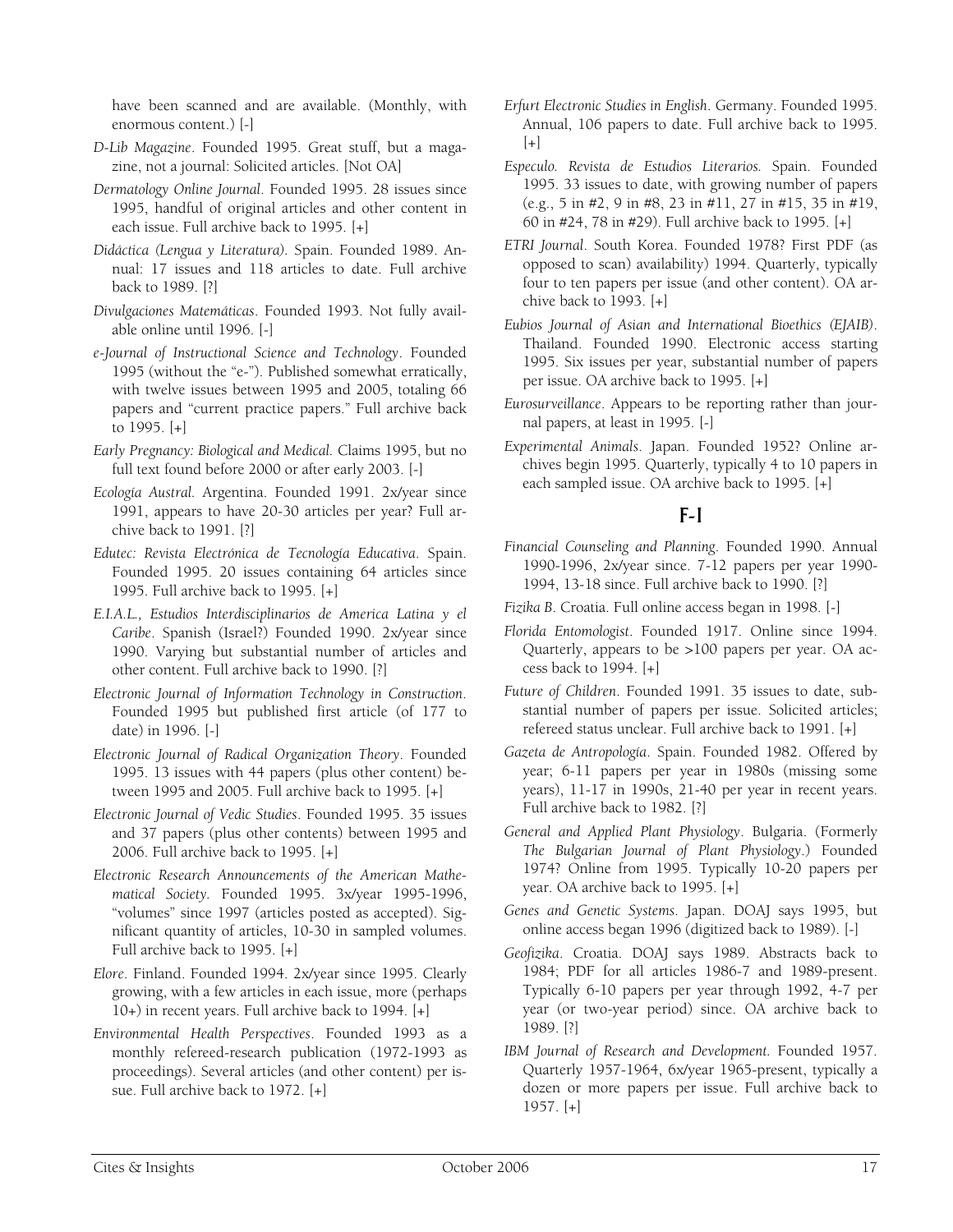- *IBM Systems Journal.* Founded 1962. Quarterly since 1964 (with some combined issues); sampled issues typically include 10-12 papers. Full archive back to 1962. [+]
- *Indian Journal of Dermatology, Venereology and Leprology*. India. Founded 1940. DOAJ indicates 1995 for online access. 6x/year, appears to have more than a hundred papers per year. OA archive back to 1990 (abstracts back to 1961). [+]
- *Information Bulletin on Variable Stars*. Hungary. Founded 1961. Web access since 1994. One issue per paper; 1,624 papers since 1994. Full archive back to 1961 (5,724 papers in all), with OCR-based HTML for scanned papers prior to 1994. [+]
- *Information Research: an electronic journal*. 1995. Quarterly, four to 10 or more papers per issue. Full archive back to 1995. [+]
- *Interciencia*. Venezuela. Founded 1976? Online since 1993?. 6x/year 1993-1999, 9x/2000, monthly 2001- 2006. Prolific with substantial growth; more than a dozen papers and reports in recent sampled issues. OA archive back to 1993. [+]
- *Interdisciplinary Information Sciences*. Japan. 1995. Twice yearly (most years), est.10-20 papers per year. Full archive back to 1995. [+]
- *International Family Planning Perspectives*. Founded 1975. Online since 1995. Quarterly. Sampled issues have 4-6 papers per issue. OA archive back to 1995. [+]
- *International Journal of Sociology of Agriculture and Food*. New Zealand. 1991. 13 volumes and 83 papers (plus substantial other content) since 1991. Full archives back to 1991. [+]
- *International Journal of Speleology*. Italy. DOAJ shows 1964, but link doesn't work. Unable to find live website via Google. [?]
- *Interstat*. 1995. Issued whenever one or more papers are accepted in a month. Distinctly *not* "arc of enthusiasm": 11 papers 1995-6, 8 to 9 each year 1997-2000, but 20 to 26 each year 2000-2004; after a dip to 18 in 2005, 27 have been published in 2006 through August. Full archive back to 1995. [+]
- *Investigaciones Geográficas*. Spain. Founded 1983. Online access may have begun 1995. 38 issues, typically six to ten papers (and other content) per issue. Full archive back to 1983. [+]
- *Iranian Polymer Journal*. Iran. 1992. Classic long-term spurt-growth case: 1992: 2/14; 1993: 2/16; 1994: 2/17; 1995: 4/36; 1996:L 4/34; 1997: 4/30; 1998: 4/32; 1999: 4/31; 2000: 4/31: 2001: 6/45; 2002: 6/39; 2003: 6/56; 2004: 6/57; 2005: 12/113; [2006: 6/53]. Full archives back to 1992. [+]
- *Irish Medical Journal*. Ireland. Founded 1867 (different title). DOAJ shows 1983, but may be online since 2000

(based on site evidence). 542 papers in contemporary archive (2000-2006), scanned print back to 1980. [-]

# J-L

- *Japanese Journal of American Studies*. Japan. 1981. 17 issues in 25 years, 4-8 papers in each of first 10 issues, 6-13 in more recent issues. *Partial* archive back to 1981. [?]
- *Japanese Journal of Religious Studies.* 1974 (with this title). 744 *items* (including papers but also book reviews and editorials) since 1974. Full (if difficult) archive back to 1974. [?]
- *Journal of Applied Mathematics and Stochastic Analysis*. India. Hindawi publication, OA access much more recent than 1995. [-]
- *Journal of Chemical Engineering of Japan*. Japan. Founded 1968. DOAJ says 1992, site suggests 1989. Six/year 1989-2000, monthly 2001-, dozen or more papers in each sampled issue. Full archive back to 1968. [+]
- *Journal of Chemical Sciences*. India. DOAJ shows 1977, but back issues only to 2000. [-]
- *Journal of Culture Collections*. 1995. Bulgaria. Four issues between 1995 and 2005, total of 45 papers. OA archive back to 1995. [+]
- *Journal of Distance Education*. 1986 (came online at later date). 32 issues 1986-2004; sampled issues have 4 to 8 papers each. Full archive back to 1986. [?]
- *Journal of Earth System Science* (formerly *Proceedings of the Indian Academy of Sciences: Earth and Planetary Sciences*). India. Founded 1934. Some internal evidence suggests OA as of 2000. Currently 6x/year, with significant number of papers in each issue (six or more in sampled issues). OA archive back to 1978. [?]
- *Journal of Electronic Publishing*. Founded 1995. Two issues in 1995, one in 1996, two in 1997, 4 each 1998-2000, 3 in 2001, 1 in 2002. Restarted 1996: two to date. Typically 6 to 8 (or more) papers and invited articles in each issue. Archive split between two sites: 1995-2002 and 2006-. [+]
- *Journal of Equine Science*. Japan. Founded 1989. Apparently online since 1995. Quarterly, with 2-4 papers in sampled issues. OA archive back to 1995. [+]
- *Journal of Korean Medical Science*. Korea. Founded 1986. Currently 6x/year. Hundreds of articles. Full archive back to 1986. [?]
- *Journal of Nonlinear Mathematical Physics*. Sweden. Founded 1994. Quarterly (plus supplements), typically 5 to 10 papers in sampled issues. Full archive back to 1994. [+]
- *Journal of Physical Therapy Science*. Japan. Founded 1989? Apparently online since 1995. Twice a year, with eight to twelve papers in sampled issues. OA archive back to 1995. [+]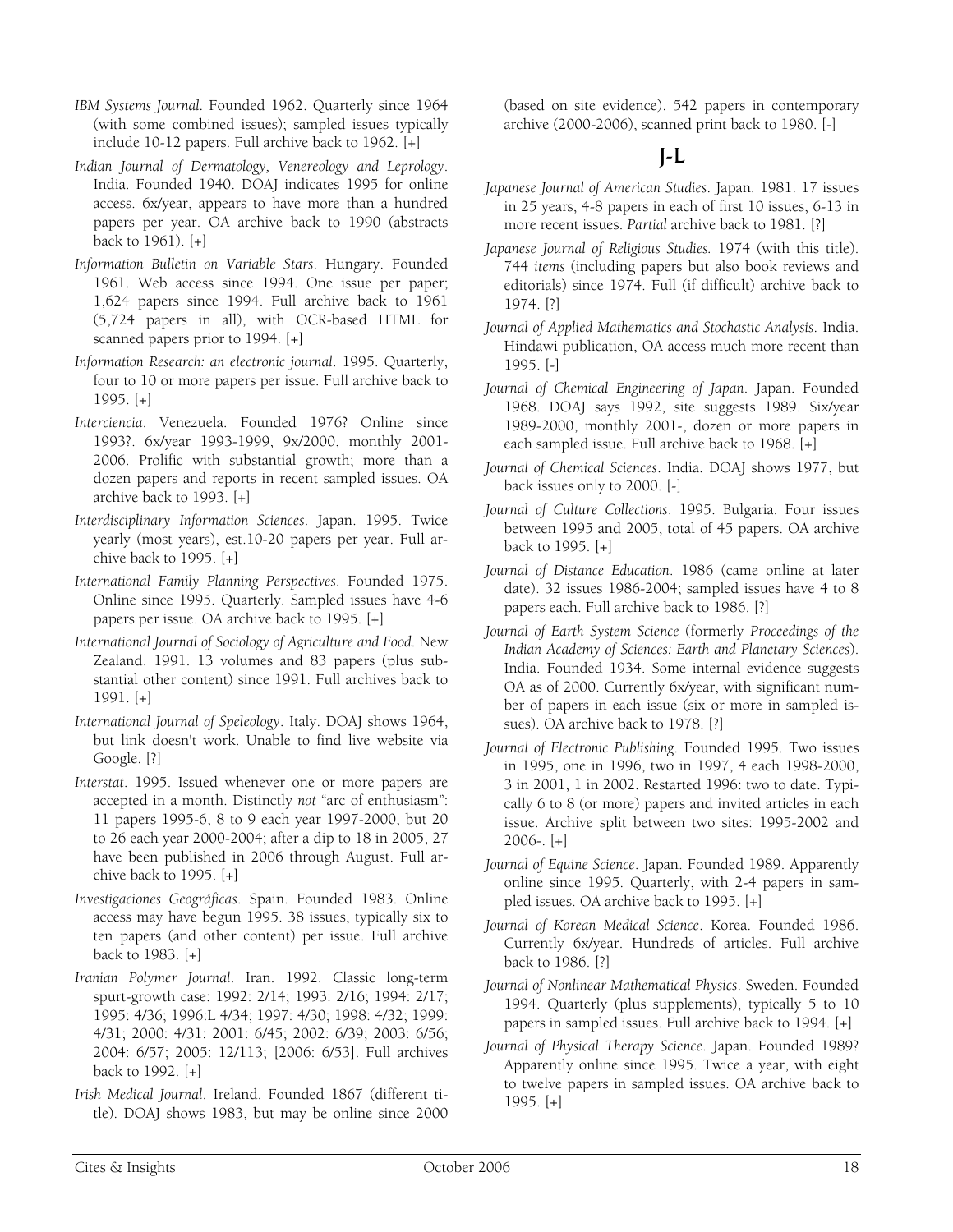- *Journal of Plasma and Fusion Research*. Japan. Founded 1984 (and DOAJ indicates 1984). Online access apparently did not begin until 1999. [-]
- *Journal of Political Ecology: Case Studies in History and Society*. Founded 1994. Anywhere from 2 to 8 issues per year, with 3-4 papers *per year* (perhaps more in some years), plus many book reviews: Most issues consist entirely of book reviews. Full archive back to 1994. [+]
- *Journal of Postgraduate Medicine*. India. Founded 1955? DOAJ shows 1980 (v. 26). Quarterly, with varying but substantial number of papers in each sampled issue. OA back to 1980. [?]
- *Journal of Reproduction and Development*. Japan. Founded 1955? Online from 1995. 4x/year 1995-1998, 6x/year, 1999-, 10-12 papers per sampled issue (and other material). OA archive back to 1995. [+]
- *Journal of Research in Rural Education*. 1982, became open access in 2004. [-]
- *Journal of Research of NIST*. Founded 1905? Online since 1995. 6x/year, 4-10 papers in sampled issues, including conference reports. OA archive back to 1995, with growing pre-1995 archive. [+]
- *Journal of Seventeenth*-*Century Music*. Founded 1995. Annual (with extra issues), 39 papers to date, plus many reviews. Full archive back to 1995. [+]
- *Journal of the Korean Chemical Society*. Korea. Founded 1949. Irregular early years, 6x/year 1971-1992 and 1997-present, 12x/year 1993-1996; sample issues showed anywhere from 7 to 20 items (presumably papers; mostly in Korean). Full archive back to 1949. [?]
- *The Journal of Venomous Animals and Toxins*. Brazil. 1995 (originally diskette; online in 1998.). Adding "including Tropical Diseases" to title. 2x/year, none since 2002. Typically 16-22 papers and theses per year, plus conference papers. Full archive back to 1995.[+, allowing diskette as "online"]
- *Korean Journal of Medical History*. Korea. Founded 1992. Online appears to date from 1994. 2x/year; 7-16 papers *per year*. Full archives back to 1992. [+]
- *Korean Journal of Parasitology*. Korea. Founded 1963. 2x/year 1964-1987, 4x/year since. Issues sampled show 6 to 15 papers per issue. Full archives back to 1963. [?]
- *Language and Learning Across the Disciplines*. Founded 1994, merged to form new journal in 2004. 1994: 2/8; 1995: 1/5; 1997: 2/13; 1998: 2/13; 1999: 1/9; 2000: 4/16; 2001: 2/8; 2002: 1/8; 2003: 3/18. Full archive back to 1994. [+]
- *Liber Annuus*. Israel. Founded 1951. Annual. Substantial number of papers per volume (dozens). OA archive back to 1991; abstracts back to 1951. [?]
- *Livestock Research for Rural Development*. Colombia and Vietnam. Founded 1989 in diskette form. 30 papers/year in early years, growing since 1996: More than

100 papers/year in past three years. Full archives back to 1989. [+]

#### M-N

- *Mappemonde*. France. Founded 1990. Became *Mapp@monde* in 2004 (separate linked site). 4x/year, typically 8 to 15 papers per issue (more in earlier years). Full archive back to 1990. [?]
- *Marine Ornithology*. Canada. Founded 1976 as *Cormorant*. Online since 1988?. 2x/year, 10-14 papers in sampled issues. OA archive back to 1988. [+]
- *Marine Turtle Newsletter*. Founded 1976. Online 1995?. 113 issues since 1976, small number of papers in each issue. Full archive back to 1976. [+]
- *Matematicki Vesnik*. Serbia. DOAJ says 1993, but online files were posted beginning 1999. [-]
- *Mathematical Physics Electronic Journal*. Spain. Founded 1995 as ejournal: emailed ASCII abstracts, then PS and/or PDF papers. 66 papers since 1995. Full archive back to 1995. [+]
- *Mathematical Problems in Engineering*. India. 1995. Hindawi; converted to OA recently. [-]
- *The Mathematics Educator*. 1990. (DOAJ link not operational; found via Google.) 2x/year; sample issues have 4- 6 papers each. Full archive back to 1990. [?]
- *McGill Journal of Medicine*. 1994. 2x/year, small number of papers (2-4 per issue?) plus other content. Full archive back to 1994. [?]
- *Mediators of Inflammation*. India. 1992. Hindawi; converted to OA recently. [-]
- *Medical History*. Founded 1957. Quarterly, typically half a dozen papers (and other content) in each sampled issue. Full archive back to 1957. [?]
- *Medicina Legal de Costa Rica*. Costa Rica. Online since 1995? 15 issues since 1995, sampled issues have 8-15 papers each. OA archive back to 1995. [+]
- *Le Médiéviste et l'ordinateur*. France. 1990. Clumsy menu for apparent archives from 1990 to 2003 (no recent content); online content range not clear. [?]
- *MedULA*. Venezuela. 1992. Quarterly in 1992, either one or two actual issues each year since. Apparently very brief papers; typical annual compilations sampled are 40 to 60 pages total. Full archive back to 1992. [?]
- *Michigan Telecommunications and Technology Law Review*. Founded 1994. 15 issues, typically 3 to 5 papers per issue. Full archive back to 1994. [+]
- *Missouri Journal of Mathematical Sciences*. 1988. *DOAJ* link fails, but *NewJour* shows very early OA. 3x/year, half a dozen papers per issue. Full archive back to 1988. [+]
- *MMWR* (Three titles in DOAJ). Available back to 1983, but appears to be primarily reports, not papers as such.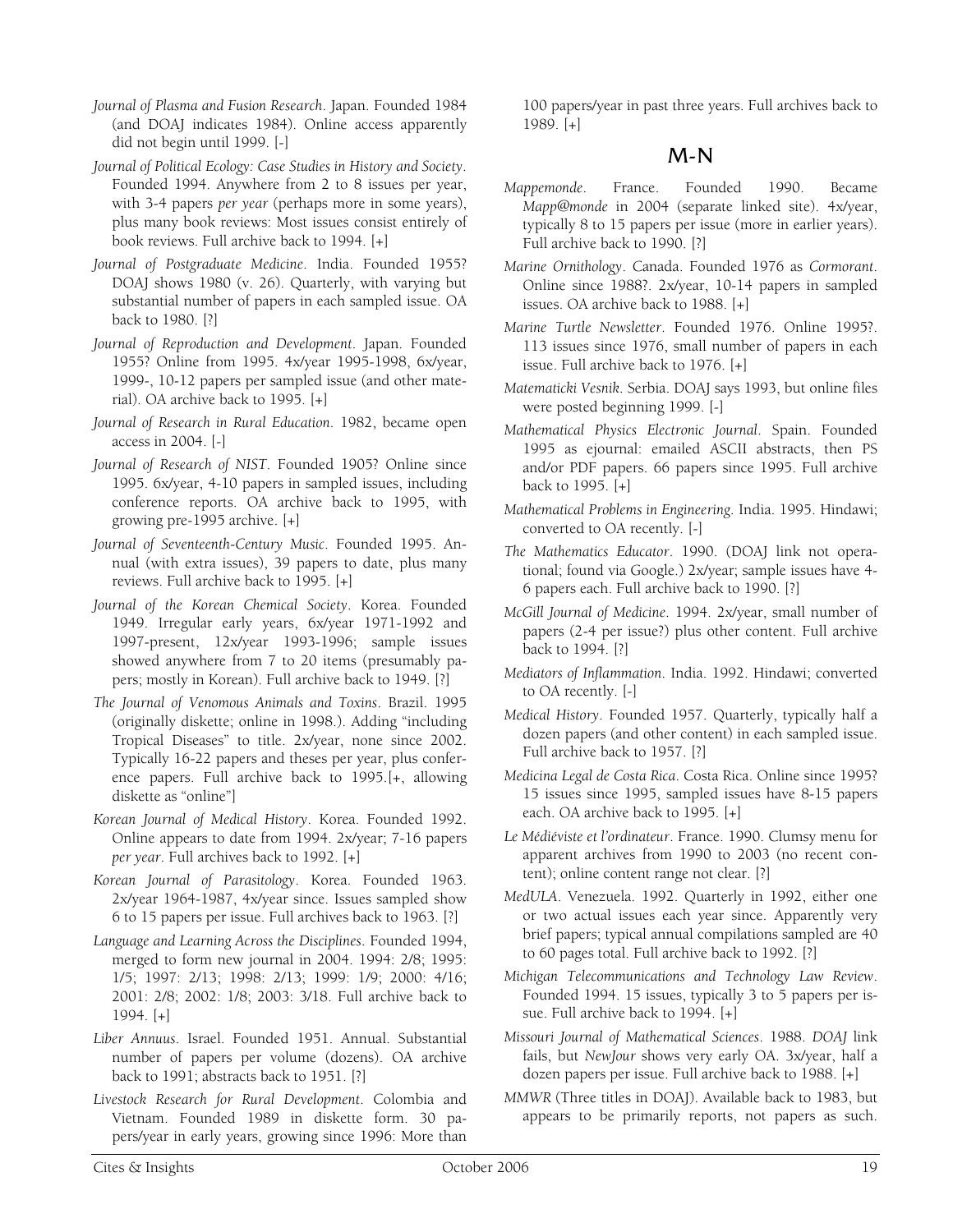"Recommendations and Reports" archived back to 1990, samples show 14-16 reports per year. [-]

- *Molecular Vision*. Founded 1995. 1995: 4; 1996: 11; 1997: 18; 1998: 33; 1999: 41; 2000: 37; 2001: 43; 2002: 59; 2003: 90;l 2004: 122; 2005: 142; [2006: 118] Full archive back to 1995. [+]
- *Monthly Labor Review*. Founded 1915. Monthly, with three to six articles (and other material) in sampled issues. OA archive back to 1981. [?]
- *New England Law Review*. Founded 1965. OA 1995. 4x/year, substantial number of papers in each issue. *Note:* Small black-on-dark-blue type for archives and other links are so hard to read and recognize as links that I initially marked this as "apparently not OA," since on less than a big, bright LCD display, there are literally no *visible* links to full text. [+]
- *New South Wales Public Health Bulletin*. Founded 1990. Typically six to 12 issues per year, two to four brief articles in sampled issues. OA archive back to 1990. [?]
- *Nonlinear Processes in Geophysics*. Founded 1994. Two to four actual issues (four numbered issues) per year 1994/2000, with 20 to 29 papers per year; four to six actual issues per year since 2001, growing steadily from 37 papers in 2001 to 89 in 2005 (43 in first half of 2006). Full archive back to 1994. [+]
- *Notices of the American Mathematical Society*. 1995. 11x/year, with two or three articles (and other content) in each issue; calls itself magazine, not journal. OA archive back to 1995. [+]
- *Nucleic Acids Research*. Founded 1974. OA began no earlier than 1996 (earlier articles now available via PubMed Central). [-]
- *Nueva Sociedad*. Argentina. Founded 1972. Full-text online begins with the November/December 1995 issue. 64 issues since November 1995, with substantial number of papers in each sampled issue. OA archive back to late 1995, with contents/abstracts back to 1972. [+]
- *Nutrition Bytes*. Founded 1995: papers by first-year medical students at UCLA. 2x/year, 4-8 papers/issue. Full archive back to 1995. [+]

#### P-R

- *Papeles del Psicólogo.* Spain. Founded 1981. 95 issues since 1981, six to twelve or more papers in sampled issues. Full archive back to 1981. [?]
- *Papers on Social Representations.* Austria. DOAJ says 1992 but site indicates online access began in 1999. [-]
- *Park Science*. Founded 1980. Site evidence suggests online (ASCII) availability began 1991. Typically quarterly to 1996, one or two issues per year to 2004, nothing since "Winter 2004/05." Popularized articles, varying, typically large handful in each issue. Current status unclear. Full archive back to 1980. [+]
- *Polar Bioscience*. Japan. Founded (under different name) 1987. Annual (missing 1988); anywhere from ten to 30 or more papers per year. Full archive back to 1987. [?]
- *Practical Assessment, Research & Evaluation*. Founded 1988. Did not go online until 1999. [-]
- *Pramana*: *Journal of Physics*. India. Founded 1973. Internal evidence suggests online availability began early 1999. Currently monthly, with quite a few articles per issue. Archive (page viewer prior to 1999) back to 1973. [-]
- *Publications de l'Institut Mathématique (Beograd)*. Serbia. Founded 1963 or earlier. Web publication dates indicate online version dates from 2001. [-]
- *Publications of the Faculty of Electrical Engineering, University of Belgrade. Series Mathematics*. Serbia. Founded 1956 with different title. Current English-language journal began 1990, but was not online until 2005. [-]
- *The Qualitative Report*. Founded 1990, online "a couple of years later." Erratic with a few papers each year until 2000, more regular and more papers since (137 between 2002 and 2006). Full archive back to 1990. [+]
- *The Raffles Bulletin of Zoology*. Singapore. Founded 1928 (different title); 1988 with current title, but not online until 2005. [-]
- *Research and Practice in Human Resource Management*. Founded 1993. Online since 2005. [-]
- *Review of Biblical Literature*. DOAJ says 1970, but first accessible reviews date from 1998. (Only online as review database.) [-]
- *Revista Argentina de Cardiologia*. Argentina. Founded 1932? DOAJ says 1993, and site shows articles back to 1993, but in scanned-PDF form through 2000. Typically 6x/year, substantial number of papers in each issue. OA back to 1993. [?]
- *Revista Cubana de Enfermería*. Cuba. DOAJ shows 1995. Scielo and Google links return empty pages, either initially or from overall contents list. (Note: Same conditions apply for 7 other journals with titles beginning "Revista Cubana" and DOAJ dates of 1995.) [?]
- *Revista de la Educación Superior*. Mexico. Founded 1972. 138 issues to date, substantial number of papers in sampled issues. Full archive back to 1972. [?]
- *Revista de Saúde Pública*. Brazil. Founded 1967. DOAJ shows 1992. Distinctly non-OA: "Any reproduction of material, even partial, is forbidden without the authorization of the Scientific editor." [Not OA]
- *Revista ELectrónica de Investigación y EValuaciòn Educativa (RELIEVE).* Spain. Founded 1995. Just over 100 papers to date. Full archive back to 1995. [+]
- *Revista Médica del Hospital Nacional de Niños Dr. Carlos Sáenz Herrera*. Costa Rica. Founded 1966? Typically 6- 12 papers in each sampled year; more in 2004; none since 2004. OA archive back to 1995. [?]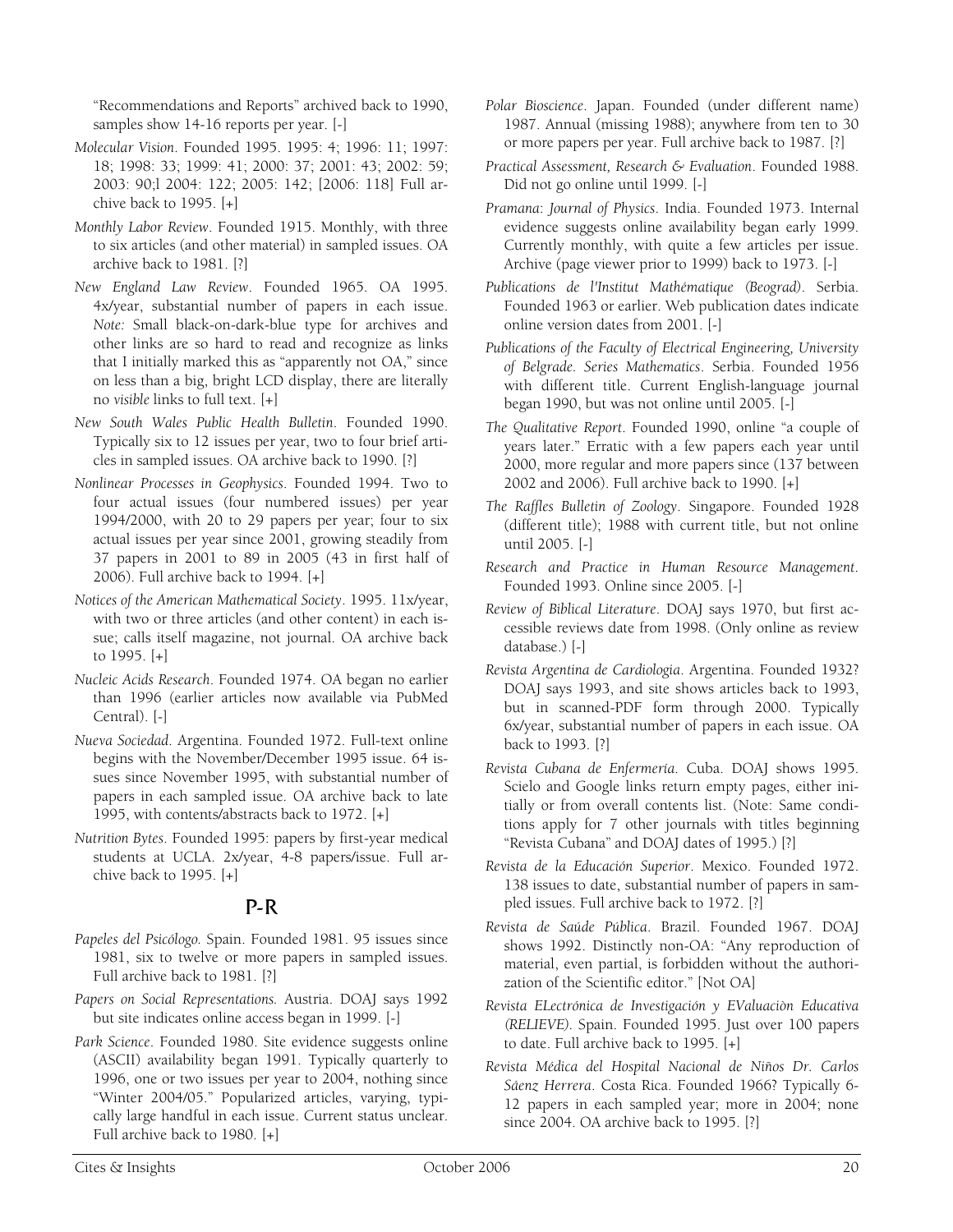- *Revista Mexicana de Ciencias Geológicas*. Mexico. Founded 1975 (title varies). Internal evidence suggests online since 2000 (all earlier articles appear as scanned PDFs). Two or three issues per year; each recent sampled issue has substantial number of articles. Limited OA (equivalent to Creative Commons BY-NC-ND license). Full archive back to 1975. [-]
- *Richmond Journal of Law and Technology.* Founded 1995. Articles, comments and speeches (some issues also have transcripts): 1995: 1/5; 1996: ¼; 1997: 3/16; 1998: 3/13; 1999: 5/25; 2000: 3/19; 2001: 4/13; 2002: 3/12: 2003: 1/5; 2004: 5/32; 2005: 4/15. [Note: some issues have two years; first year used.] Full archive back to 1995, although some speeches and articles have yet to appear online. [+]

# S-Y

- *Sankhya, the Indian Journal of Statistics*. Founded 1933. DOAJ says 1993. Appears to be scanned papers (6 issues/year, varied number of papers in sample issues) 1993/2002, evidence suggests online as of 2003. 2003: 4/51+, 2004: 4/45+; 2005: 4/38+; [2006: 1/7+]. OA archive back to 1993, tables of contents back to 1933. [-]
- *Scandinavian Journal of Information Systems.* Scandinavia (multinational). Founded 1989. Full archive back to 1989. While site seems to indicate online availability as of 2004, there's a *NewJour* notice from 1995. [+]
- *Séminaire Lotharingien de Combinatoire*. Austria. Founded 1980 (first papers in 1981), online as of 1994. 24 issues (some not yet complete) with 197 papers between 1994 and now. OA archive back to 1994. [+]
- *Solaris Information Communication*. France. Founded 1994. 1994: 11; 1995: 9; 1996: 4 original?; 1997: 12?; 1998: 8; 1999: 9; 2000/01: 10. Nothing since 2001; apparently ceased. Just past the arc of enthusiasm. Full archive back to 1994. [+]
- *Southwest Journal of Pure and Applied Mathematics*. Founded 1995. 1995: 1/5; 1996: 2/15. 1997-99: 2/12 each year. 2000/2003: 2/20 each year. 2004: 1/6. Nothing since July 2004. All articles are labeled "preprint." [+]
- *Studies in Informatics and Control*. Romania. Founded 1992. Full-text online in 1996. OA archive back to 1996. [-]
- *Techné: Research in Philosophy and Technology*. Founded 1995 under different title. "Quarterly" to 1999, 3x/year 2000-. Typically half a dozen articles per issue. Full archive back to 1995. [+]
- *Technikfolgenabschätzung Theorie und Praxis*. Germany. Founded 1995 under different title. Two to four issues per volume, substantial number of articles per issue. Full archive back to 1994. [?]
- *Technology Electronic Reviews*. Founded 1994 under different title. Entirely reviews, no refereed articles. Publication pattern suggests arc of enthusiasm but with ongoing

renewal attempts. Anywhere from one to 12 issues per year, typically half a dozen reviews per issue. Full archive back to 1994. [+]

- *Telos*. Spain? DOAJ says 1992. Unable to navigate site sufficiently to locate archive or find full text for current articles. [?]
- *Texas Heart Institute Journal*. Founded 1974, different title. DOAJ says 1982 (start of current title). First HTML full text is 2000. Quarterly, large number of articles in sampled issues. Full archive back to 1974. [?]
- *Theory and Applications of Categories*. Founded 1995. 228 papers in 16 volumes to date, with growth in recent years. Full archive back to 1995. [+]
- *The Trumpeter*. Founded 1983. Internal evidence suggests online since 1995 (start of individual HTML articles). Typically quarterly, with substantial number of articles per issue; diminished 1998-2001, but growing since. Full archive back to 1983, but only scanned issues prior to 1995. [+]
- *Turkish Journal of Mathematics*. Turkey. Founded 1977? Apparently online since 1994. Three or four issues per year, 6 to 13 articles in sampled issues. OA archive back to 1994. [+]
- *Última Década*. Chile. Founded 1993. 24 issues 1993-2006, several articles per issue. Full archive back to 1993. [?]
- *Uspekhi Fizicheskikh Nauk*. Russia. DOAJ says 1994. Unable to navigate site enough to test for archives and OA. [?]
- *The Weekly Epidemiological Record*. Founded 1926. Clearly not available online until at least 1996. [-]
- *World Journal of Gastroenterology*. China. Founded 1995. Wildly varying frequency (4 issues/year 1996/97, 6/year 1998/2002, 12 in 2003, 24 in 2004, 45 in 2005, 32 to date in 2006), substantial number of papers in each sampled issue (too many to count readily). OA access back to 1995. [+]
- *The World Wide Web Journal of Biology*. Founded 1995. Potential multimedia content. 1995/6: 5; 1996/7: 9; 1998: 5; 1999: 7; 2000: 3; 2001: 2; 2002: 2; 2003: 8; 2004- 2005: 1. Web pages appear unedited in years (one page says "the internet has 20-30 million users at present").  $[+]$
- *Yonsei Medical Journal*. Korea. Founded 1960. PDFs seem to be scanned through at least 2000. Annual, with significant number of articles in sampled volumes. Full archive back to 1960. [?]

# Putting It All Together

Counting up the conclusions/opinions (noting that one question mark represents three related journals, and that another represents eight Cuban journals that I couldn't reach), we find: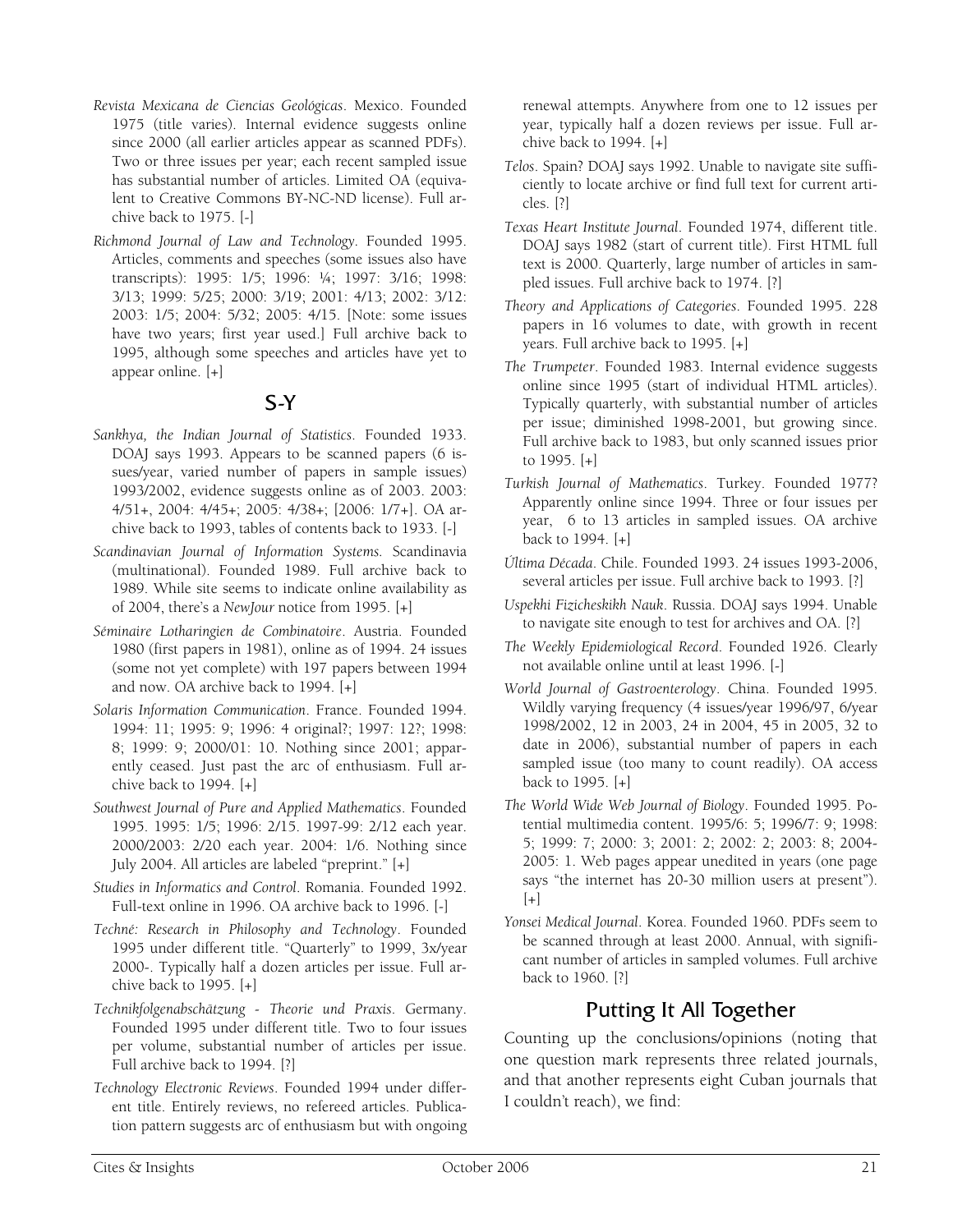- $\triangleright$  Five out of 189 don't appear to be true scholarly OA—they have restrictive copyrights or they're not refereed scholarly papers (including reviews). That's not a bad rate, given how rapidly *DOAJ* has grown recently.
- $\triangleright$  Evidence suggests (or in some cases the site flatly states) that 37 (20%) weren't OA as early as 1995, but have since provided retrospective access to papers. It's possible that I'm wrong on some of these.
- ¾ Evidence suggests that 84 (44%) *were* OA as early as 1995, and in some cases a few years earlier. I could be wrong about some of these.
- ¾ For exactly one-third of the journals—63—I couldn't form a firm opinion. My guess is that most of these became available later than 1995, with retrospective availability of earlier papers, but I'm not confident of that guess.

Add it up and we see that at least 121 and possibly as many as 184 journals publishing refereed scholarly articles and reviews were available in OA form in 1995 (some years earlier) and lasted at least a decade, showing articles at least through 2004.

How many free online journals came and went between 1995 and 2004? It would be delightful to say that the mortality rate was only 13%: the 25 ceased journals in Part I and the three in Part II, out of the maximum plausible number for 1995 (66 in Part I, 147 in part II). But that benign picture is certainly far too optimistic.

The oldest surviving scholarly ejournal I'm aware of, *New Horizons in Adult Education*, began in 1987. Thus, this year marks two decades of sustaining free ejournal publishing. It would be fascinating and, I believe, worthwhile to try to track the ejournal landscape through the first of those two decades—or, more realistically, to see what emerged during the first decade (1987-1996) and what happened to those early ejournals. But that's another story.

# **Offtopic Perspective** SciFi Classics 50 Movie Pack, Part 2

#### *Disc 7*

Two—make that three—movies with the same director and writer; two featuring some sort of missing link. No winners, but nothing truly dreadful either.

*Killers from Space*, 1954, b&w, W. Lee Wilder (dir.), Peter Graves. 1:11.

Nuclear scientist flying over A-bomb test crashes—and shows up later at the base. It's pretty clear he's spying, so they inject him with a truth serum, after which he tells a story of alien abduction by a bunch of huge-eyed folks living below ground, storing up power from the weapons to mutate insects and animals into huge killer beasts. Why? So they can set them free to kill everyone on Earth—after which the billion aliens (whose sun is dying) will invade Earth, wipe out the creatures, and take over. The scientist figures out that cutting off power in the area for a few seconds will cause the underground invasion place to explode because it's storing so much energy. Not great, not terrible, mediocre print. \$0.75.

*Phantom from Space*, 1953, b&w, W. Lee Wilder (dir.), Ted Cooper. 1:13.

Something has landed in Santa Monica and it's causing radio interference, so the boys from the FCC set out tracking it. Turns out to be "something without a head" in something like a diver's suit—that is, an alien who's invisible in Earth conditions. It's unclear that the alien has evil intentions, but it doesn't matter much: He dies anyway. The picture's very fuzzy much of the time, which doesn't help the plot (lots of action, not much overall significance). \$0.50.

*White Pongo*, 1945, b&w, Sam Newfield (dir.), Richard Fraser. 1:10.

Africa: An expedition sets out to find a legendary white gorilla that may be the missing link. The guide's a bad guy; one of the guards is an undercover agent out to get him. Romance, conspiracy, deceit, humor, and of course it all works out—and they do capture the white gorilla. So-so, maybe a little worse. \$0.75.

*The Snow Creature*, 1954, b&w, W. Lee Wilder (dir.), Paul Langton. 1:11.

This time it's the Himalayas, where a botanist and his photographer sidekick are on an expedition to discover new plant species. Instead, when the head Sherpa hears his wife was kidnapped by a Yeti, the guide forces them to hunt the Yeti—which they find after lots of trudging around the mountains. They ship the surviving Yeti back to the U.S.A.—but Immigration isn't sure whether it's an animal or a man, and that delays things long enough for the Yeti to break out of its refrigerated cave, escape into drain tunnels, and kill a couple of people before the cops shoot him (or it?). I suppose that counts as a happy ending, but maybe not for the tall guy with the fur costume. \$0.75.

#### *Disc 8*

Two of many "sons of Hercules" flicks (at least 60 odd, between Hercules and his hundreds of sons) both "invincible" in the Italian originals—and two with Venusians as villains out to conquer the Earth,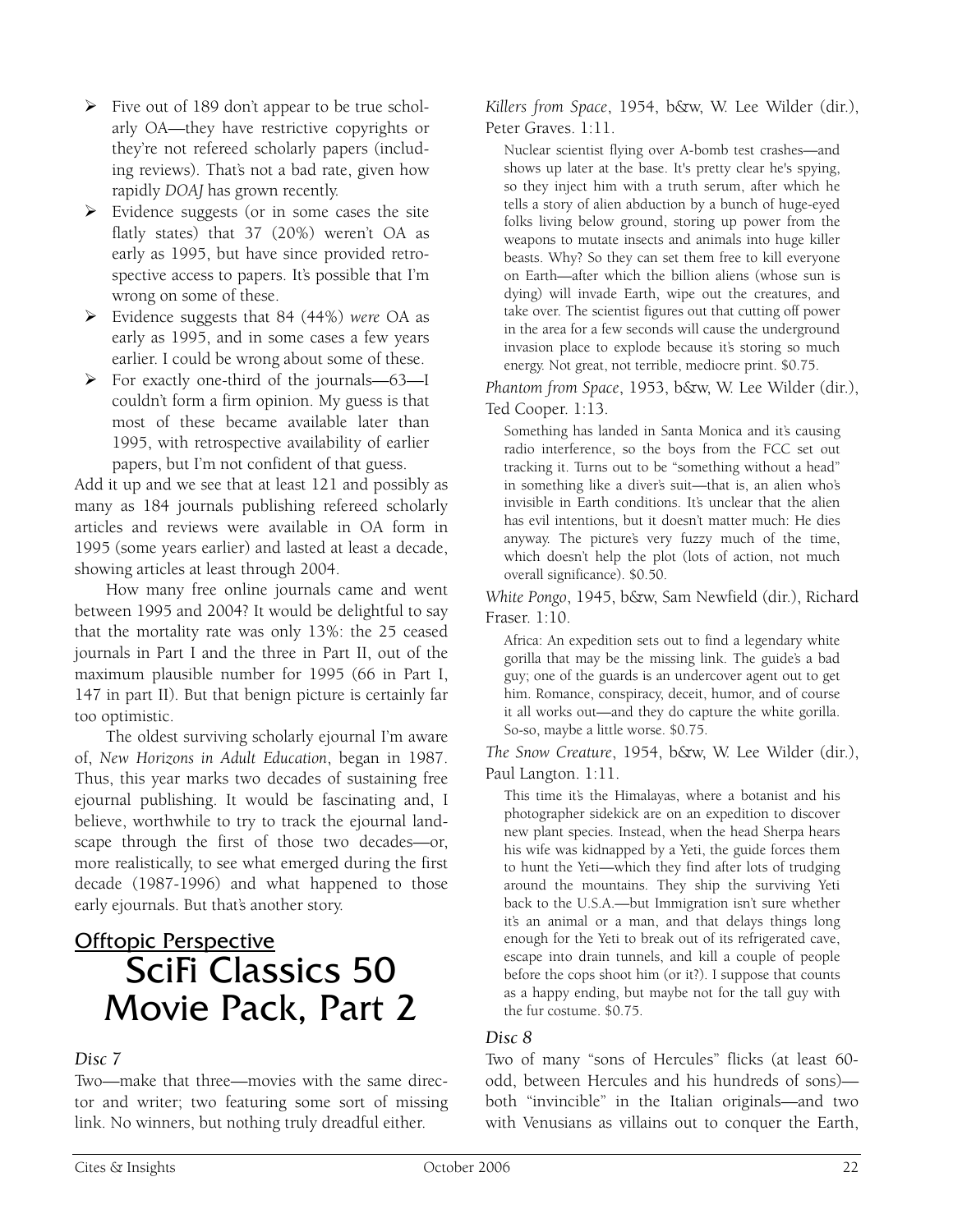although in one case they've already failed. Pure Bmovie goodness—but with badly damaged prints.

*Son of Hercules: The Land of Darkness ("Ercole l'invincible"*), 1963, color, Alvaro Mancori (dir.), Dan Vadis. 1:21.

It's another Italian/French/Spanish Hercules flick, which means decent production values, lots of beefcake (but the women also wear short outfits) and a wacko plot involving Hercules or a son, at least one beautiful young woman in peril, probably evil royalty (and an evil beautiful woman), and of course Legendary Feats of Strength. This one was apparently Americanized into a two-parter, with chunks of other flicks dropped in here and there. Turns out there's even a cheesy "Sons of Hercules" theme song, used over the opening montage and titles on both of these movies. Watchable. \$0.75.

*Devil of the Desert Against the Son of Hercules ("Anthar l'invicible")*, 1964, color, Antonio Margheriti (dir.), Kirk Morris, Michele Girardon. 1:33.

See comments above—but this time, the continuity is pretty good. Unfortunately, for much of the flick there's a white damage stripe down the center of the screen. If not for the damage, I'd give this one a higher value; the acting and plot are good as these things go. \$0.75.

*First Spaceship on Venus ("Der Schweigende Stern")*, 1960, color, Kurt Maetzig (dir.), Yoko Tani, Oldrick Lukes. 1:19

East German, chopped by 16 minutes for American release. Quite well made, with good visuals and a workable plot, blaming the Tunguska explosion on a Venusian spaceship—which turns out to be the scout for a doomed invasion of Earth. Generally good color. A few too many blips in the print for a higher rating, but still quite watchable. \$1.25.

*Zontar, the Thing from Venus*, 1966, color, Larry Buchanan (dir.), John Agar, Susan Bjurman. 1:20.

**John Agar**: What more do you need to know? The calmly mad scientist, in this case helping Zontar to snatch a new research satellite (pulled from orbit to Venus, then back to orbit, in half an hour—but Zontar somehow needs that satellite to invade?), come to Earth, shut down all fixed and mobile power sources (including hand-cranked power and car engines, but *not* including gunfire), and send out growths to take over key people and control the Earth. (Agar's fed up with being ignored, and believes the infinitely superior oversized vampire bats from Venus will bring peace on Earth, until his best friend argues him out of it.) Apparently done as a TV movie. The color's badly faded in most of the flick, frequently looking like sepiatone. Lots of sound damage as well. Could be better, could be a whole lot worse. Agar does such a great job of playing John Agar, sci-ficrazy! \$0.75.

#### *Disc 9*

*The Astral Factor*, 1976, color, John Florea (dir.), Robert Foxworth, Stefanie Powers, Sue Lyon, Elke Sommer, Leslie Parrish, Marianna Hill, Cesare Danova. 1:36.

IMDB says *The Astral Factor* was a working title, with *Invisible Strangler* the final title. In any case, it's an odd little movie with a cast better than it deserves. Foxworth is a detective; Powers is his girlfriend (there strictly as eye candy, unfortunately given that she's a decent actress). The rest of the women…well, a prisoner at a state hospital has figured out how to turn himself invisible (and kill people with his deadly stare, but that's secondary), escapes, and sets about killing the beautiful women who testified against him after he murdered his beautiful mother, with his insane conviction that all of the other women are also his mother. He also kills anybody who happens to be in his way, but does that with his magic stare (I'm guessing he has to be visible for the stare to work; the women, he strangles invisibly). The transferto-invisibility visual is like a low-budget version of Star Trek's transporter effect. Elke Sommer, drink always in hand, survives; the rest don't. The movie? Probably better with a couple drinks under your belt. Not the high point of anyone's career. Damaged print brings it down to \$1.

*The Galaxy Invader*, 1985, color, Don Dohler (dir.), Richard Ruxton and other unknowns, including several Dohlers. 1:19.

An alien (with green rubbery skin, a glowing white ball, and a white ray gun invisibly powered by the ball) lands in the woods near a drunken redneck and family. College student spots the landing, gets professor involved. Various shenanigans involving the redneck's family (who hate him), his redneck buddy promising riches, the professor and student, grabbing the ball, grabbing the alien, freeing the alien, and running around in the woods. Awful acting (a cast that mostly shows up in other Dohler films, presumably all filmed with zero budgets), absurd screenplay, one decent special effect, and an ending that…well, "Independence Day" comes to mind, but probably not the one you're thinking of. (Think country music, not scifi movies). And yet…I found this inept pile of trash likeable. Damned if I know why, although there is one tiny bit of good scriptwriting: The professor (in shirtsleeves, no tie) and student go to get something to eat at the dive/roadhouse that's nearby. The waitress offers menus if they'd like them and takes drink orders. The prof asks whether he can get a vodka martini on the rocks, shaken, not stirred. Waitress: "No." Prof: "How about a beer?" Waitress: "Sure." That's the highlight of the film… By any rational standard, not worth a dime; I give it \$1, and can't explain why.

*Battle of the Worlds (Il pianeta degli uomini spenti)*, 1961, color, Antonio Margheriti (dir.), Claude Rains, Bill Carter, Umberto Orsini, Maya Brent. 1:24.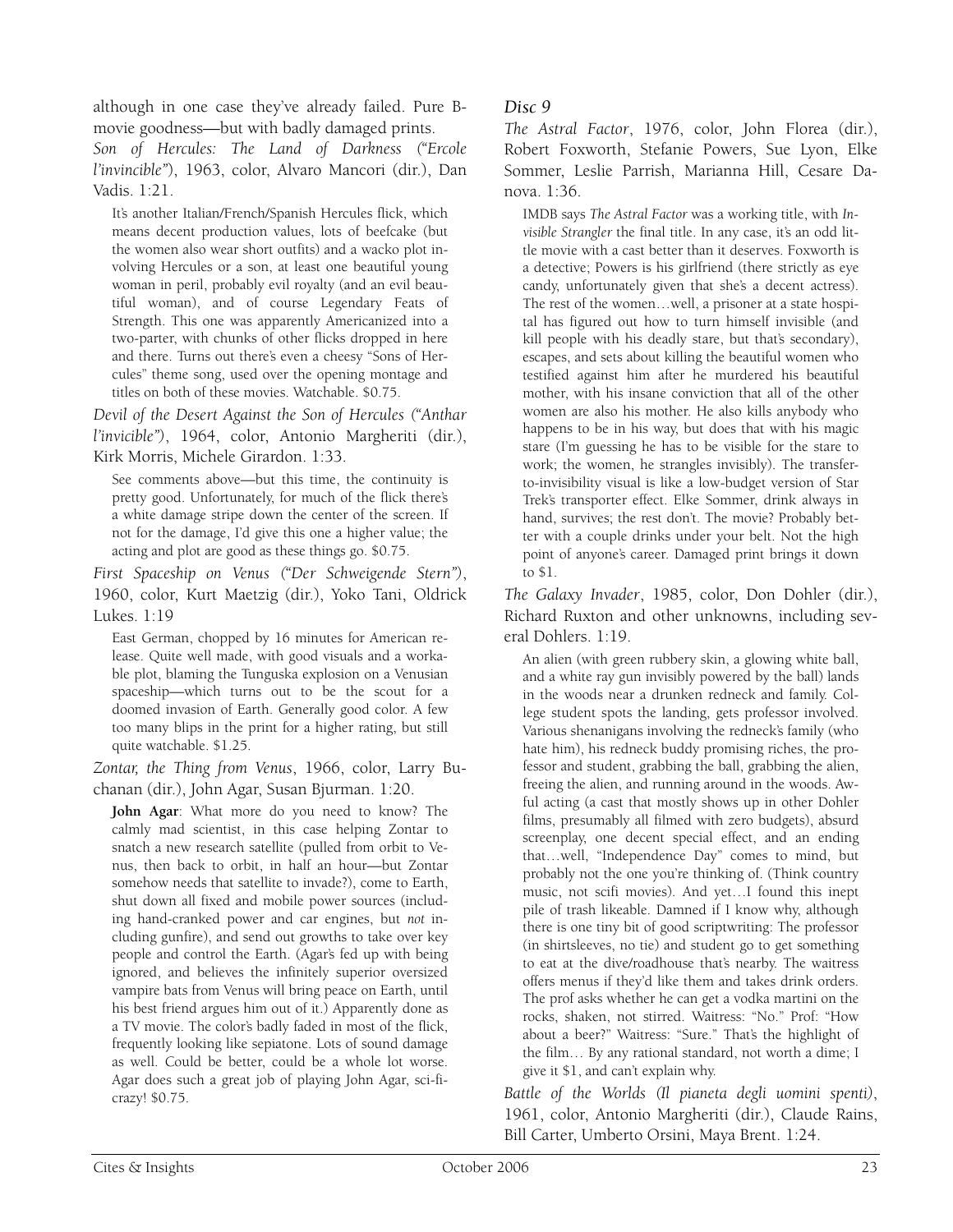One reasonably favorable review at IMDB calls this "very similar to *When Worlds Collide*." Sure, in much the same way that hamburger is very similar to a good porterhouse: They're both beef. *Battle of the Worlds* is a dubbed Italian flick with one name star, Claude Rains (in apparently his last movie role) as a bitter old genius scientist who can figure out everything through equations. He recognizes that a planetoid ("the unknown") isn't going to hit the Earth (as it first appears) but is instead going to go into a slowly declining orbit. Pretty decent special effects for the time, a truly strange interior section on the planetoid/spaceship, and a thoroughly empty ending. Not wonderful, not terrible. \$1.

*Unknown World*, 1951, b&w, Terry O. Morse (dir.), Bruce Kellogg, Otto Waldis, Jim Bannon, Marilyn Nash, Victor Kilian (uncredited). 1:14.

Concerned scientists are sure that humanity's about to blow itself up and want to find an underground refuge. They develop a "Cyclotram"—a nuclear-powered vehicle with a drill in front—and, thanks to funding from a useless young rich man looking for thrills, take off to seek out refuge. They start out at Mt. Nelee, an extinct volcano in Alaska, and just keep going down, with various perils along the way. They find their refuge at an absurd depth (you didn't know that the earth's basically just a honeycomb of tunnels with temperature about the same all the way down to 2600 miles below the surface?), but Something in the Air means test rabbits breed sterile. Some of the explorers make it back to the surface, thanks to a little-known portion of the ocean that's 2600 miles deep. Most of this movie is actors walking around in Carlsbad Caverns, sort of like *The Incredible Petrified World* on disc 1. A bit boring, preachy and dull, but not terrible. \$0.75.

#### *Disc 10*

All four in color (more or less, in one case)—with two featuring a form of prehistoric feminism. As I'm finding to be common, about half of the IMDB user comments appear to be from people who either didn't actually watch the film or were stoned or drunk while doing so—which in some cases makes sense.

*Blood Tide*, 1982, color, Richard Jefferies (dir.), James Earl Jones, José Ferrer, Lila Kedrova, Mary-Louise Weller, Martin Kove, Lydia Cornell, Deborah Shelton. 1:22 [1:23]

This is an odd monster movie, if only because the monster (a vicious marine beast) appears for about four seconds total. Set on a remote Greek island (no telephones), where a young man and his new wife come by fancy yacht to seek out his sister. She's busily uncovering older layers of a religious painting (finally uncovering the prehistoric beast). Meanwhile, you've got James Earl Jones as a cynical treasure hunter blowing up underground areas to find ancient coins and treasure (and maybe unleash the beast) while otherwise drinking

heavily, various girlfriends and others acting strangely, virgin pseudo-sacrifice…well, lots of good actors, good scenery, and a plot that doesn't really go much of anywhere. Generously, \$1.25.

*The Brain Machine*, 1977, color, Joy N. Houck Jr. (dir.), James Best, Barbara Burgess, Gil Peterson, Gerald McRaney. 1:25 [1:21]

Strange psychological experiments—four volunteers in a sealed environment with a beautiful scientist/doctor, two scientists outside, lots of mainframe computer equipment, a hammock that can apparently not only read minds but insert visions into them (maybe)—and a second team that *really* controls the experiment on behalf of The General and The Senator, now that they've killed the scientist who Found Out The Truth about the experiment. The volunteers turn out to be a seedy lot, but still may not deserve their fate, either crushed by the walls of a computer-controlled chamber gone wrong or electrocuted as they try to escape. A little too realistic in the resolution: When the man supposedly in charge of *both* experiments asks his superior how he expects to cover this up, the superior shoots him. (Sorry if this spoils the movie.) Otherwise—well, "establishing shots" of a house and pool appear interminably often for no apparent reason, as does a seemingly-identical sequence with the Real Control Team. This has the feel of a 45 minute TV episode padded out to 85 minutes. Zero for the incoherent plot and *really* awful ending; \$0.75 for some interesting B-movie acting along the way. \$0.75.

*The Wild Women of Wongo*, 1958, color, James L. Wolcott (dir.), a cast of beautiful nobodies (only Joyce Nizzari has more than one other film credit, and her role doesn't merit a character name). 1:11

As Mother Nature informs us in a voice-over, she and Father Time did an experiment 10,000 years ago that went wrong: They set up an island village Wongo, with beautiful women and "beastly" men—and, a few days' walk away, another village with beautiful men (none with facial hair, all pretty boys) and not-so-beautiful women. There are also supposed apemen ready to attack everyone, but we only see two of them and they're pretty pathetic. An alligator temple is also involved, with a mysterious revolving-stone entrance. When the son of the beautiful-men king comes to Wongo to ask the ugly men to go to the other village to fight off the apemen, the beautiful women go ape and prevent the ugly men from killing him. This leads to all sorts of hijinks, with beautiful women rounding up beautiful men, homely men finally meeting up with homely women, lots of winking in the temple of the alligator, and an apparently happy ending. There's also a parrot who talks a *lot*, which is one of several clues that this movie was done as a lark. (All the prehistoric folk speak perfect English, but other than dress styles there are no obvious anachronisms—and we have to assume that women of 10,000 years ago were skilled in making fabric and preparing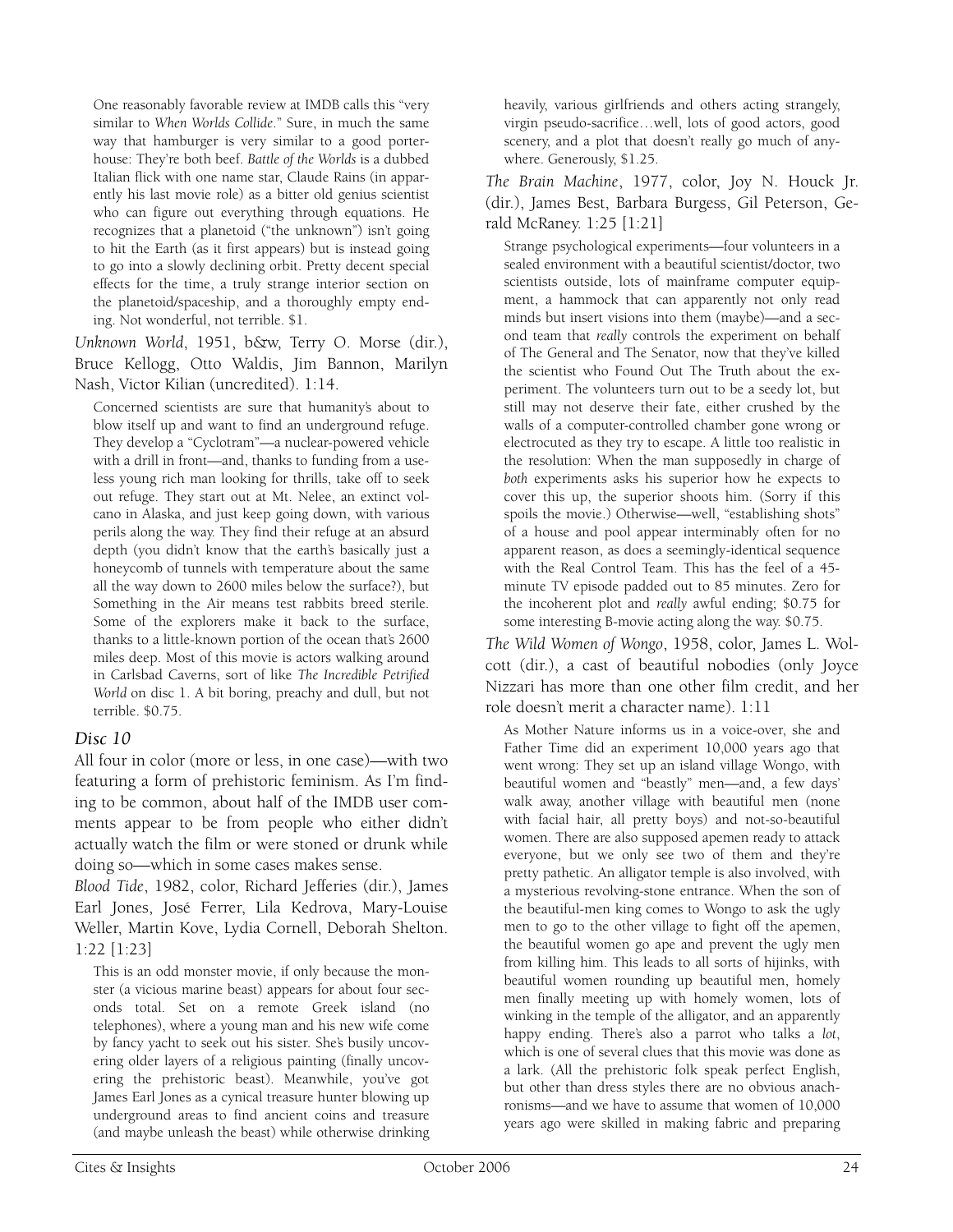sundresses. I didn't see any zippers, buttons, or seams; give them credit for this.) Not exactly serious anthropology, but harmless fun and fairly well filmed. Oh, and of course there's one catfight: You expected that, right? \$1.25.

*Prehistoric Women*, 1950, color, Gregg C. Tallas (dir.), Laurette Luez, Allan Nixon, Judy Landon, David Vaile (narrator). 1:14 [1:13]

This movie would be a lot more tolerable if "night scenes" (filmed in daytime with smoke machines running) weren't so obscured as to be nearly unwatchable. This time around (also 10,000 years, and the whole story is told as an expansion of a cave drawing), the prehistoric folks speak unknown languages (mostly just names) and a really annoying narrator tells us what's going on—including gems such as "swan diving was invented before swans" and a tendency to tell us what we just saw happen. One woman and some female children escape from a tribe where the women were *really* treated badly. The children grow up into beautiful young women in short cloth sundresses (with belts and purses of sorts, and in some cases strappy sandals, but few really egregious anachronisms), and dance themselves to exhaustion because—well, because *they need men*. So they capture some (wearing animal skins—I guess cloth is just for women) to use as husbands and slaves. The handsomest one escapes. On his way back to his tribe (in caves), he manages to discover fire. (Otherwise, it's fair to say the men are…well, they can't figure out how to pick up rocks and throw them back at the women who are slingshotting them, and they don't seem to have progressed from clubs to spears. As Harry Belafonte would say, "That's right, the women are smarter.") He comes back to rescue the others, gets captured, various subplots with a nine-foot giant and a flying chicken sorry, dragon—are resolved, mostly with this burning stuff (did you know that striking any two rocks together repeatedly will cause fire just when you need it?)…oh, and the men turn the tables on the women. There's a catfight in this one as well. They discover cooked meat in the process, and I guess they all live happily ever after. The acting is nonexistent. Very generously, \$0.75, if only as an early D-grade color curiosity.

#### *Disc 11*

*They Came From Beyond Space,* 1967, color, Freddie Francis (dir.), Robert Hutton, Jennifer Jayne, Zia Mohyeddin, Bernard Kay. 1:25.

I haven't read *The Gods Hate Kansas*, the novel on which this flick is based, but it probably has a more coherent plot than the movie. That's the only real problem: The plot doesn't make sense. Aliens stranded on the moon manage to crash meteorites on earth that take over people with mind control—except for one immune scientist (he has a silver plate in his head). There's a plague (actually a way to get apparently-dead workers to the moon), travel to and from the moon in under a day, lots of silliness and a warm ending: All the aliens had to do was *ask* for help. Well acted, well filmed (in Britain?), decent color…but the story needs help. \$1.50

*Warning From Space (Uchûjin Tokyo ni arawaru)*, 1956, color, Koji Shima (dir.), Keizo Kawasaki, Toyomi Karita. 1:27.

UFOs in the sky over Tokyo! Strange star-shaped aliens with a big eye in the center of the star reconnoiter. Finally, one gets transformed into a replica of a singing star, so she can warn a scientist that his new explosive formula is too powerful—and a meteor's going to collide with and destroy earth. The aliens are from "mirror Earth," the oft-used "planet exactly opposite Earth in the same orbit, so never visible," but far ahead of us in most science. The world government won't approve destroying the meteor with atomic weapons and it doesn't work anyway—but after the climate goes crazy, the aliens manage to save the day with the formula they wanted to destroy. This is in semi-color: Inside, it's nearly sepia; outside, it's generally good color. For its time, not a bad little flick. \$1.25.

*The Phantom Planet*, 1961, b&w, William Marshall (dir.), Dean Fredericks, Coleen Gray, Anthony Dexter, Francis X. Bushman, Dick Haynes, Richard Kiel. 1:22.

We're starting to explore space from a moon base, but a couple of ships disappear. A third exploratory vessel lands on this "planet" (a big, oddly-shaped asteroid) with little people, and the captain shrinks down to 6" as soon as he breathes the local air. Lots of stuff about special gravity control, and a civilization becoming spoiled through too much technology that's decided to go native (except when they *need* technology). And this selfcontrolled planet is being attacked by Solarians, doglike beings who travel in flaming spaceships that are not much larger than the aliens themselves and apparently almost entirely open. Lots'o'plot, no real sense. (Richard Kiel is a Solarian.) Not bad as a laugher. \$1.

*Planet Outlaws*, 1953, b&w, Harry Revier (dir.), Buster Crabbe, Constance Moore, Jackie Moran, Jack Mulhall, Anthony Warde. 1:09.

This one's truly strange. That first credit could be a tipoff: Buck Rogers in the 25<sup>th</sup> century, in suspended animation since 1938 (a dirigible crash) and instantly able to fly the aircraft/space ships of the Hidden City, trying to escape the domination of Killer Kane, evil ruler of… well, you get the idea. What this is, apparently, is a badly-edited reduction of a Buck Rogers serial, with a tiny bit of narration at the beginning and end trying to make it Important. Transitions don't work—but boy, those sparking aircraft/spaceships sure do, apparently flying to and from Saturn in a few hours whenever convenient. There's an invisibility ray too. Incidentally, Wilma (Constance Moore) is *not* along as a Hot Girlfriend: She's clearly more capable than Buck and her outfit is pretty much the same as his. This is a mess, but a nostalgic mess. \$0.75.